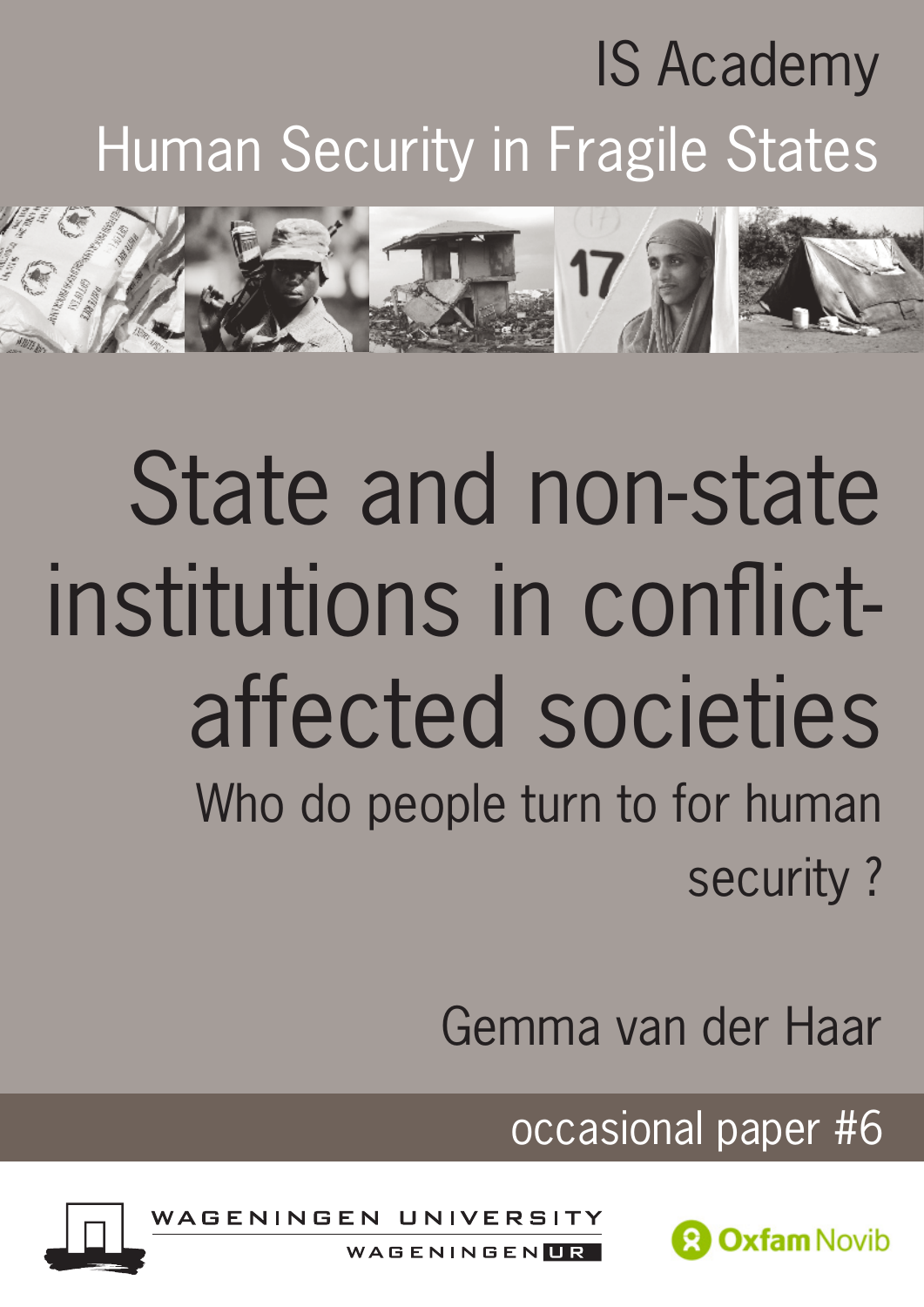#### *The IS Academy*

*The IS Academy on Human Security in Fragile States is a collaborative research project between the Special Chair Humanitarian Aid and Reconstruction and the Disaster Studies chair at the faculty of social sciences, Wageningen University, the Humanitarian Aid and Stabilisation Department at the Dutch Ministry of Foreign Affairs and five major Dutch NGOs: Cordaid, ICCO, ZOA, Oxfam Novib and the Netherlands Red Cross. The Academy's mission is to better understand processes of socio-economic recovery and the roles of formal and state fragility. The research comprises several PhD trajectories and a number of short-term research projects, and is geared towards catalyzing crossfertilizing exchange between the domains of policy, practitioners and academia in the field of socio-economic recovery in fragile states.*

*The IS Academy Human Security in Fragile States publishes articles, occasional papers and research briefs. Occasional papers are essays or reports that are commissioned by the IS Academy to contribute to the debate on a certain topic. The perspective of an occasional paper is the author's and is supported by substantial research. Occasional papers usually come forth from short-term research projects. Other occasional papers, as well as more information on the IS Academy, can be accessed via www. ISAcademyHSFS.org.*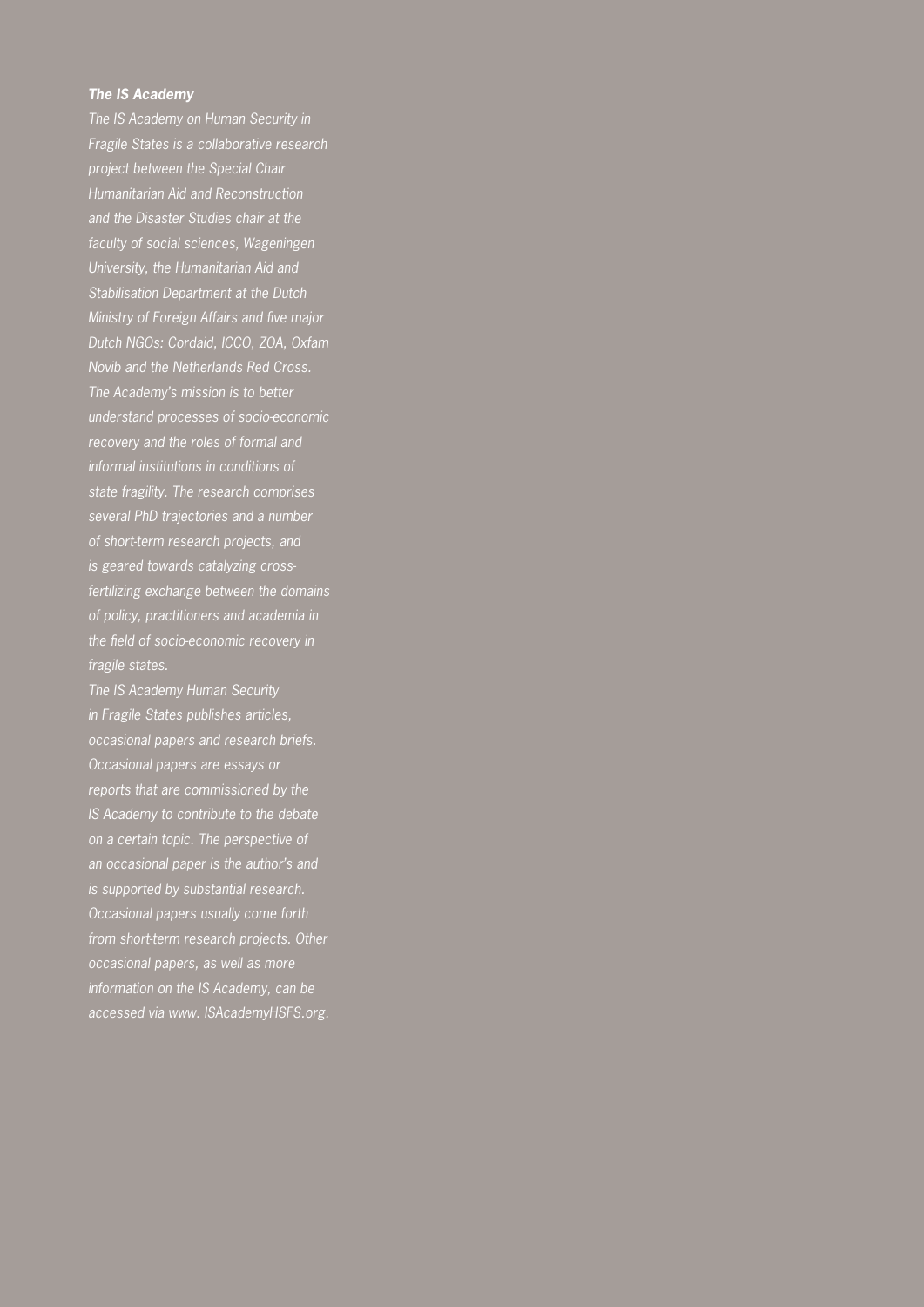# State and non-state institutions in conflict-affected societies<sup>®</sup>

Who do people turn to for human security?

Gemma van der Haar

2013

<sup>1</sup> This title was inspired by an article by Bruce Baker: Who do people turn to for policing in Sierra Leone? (2005)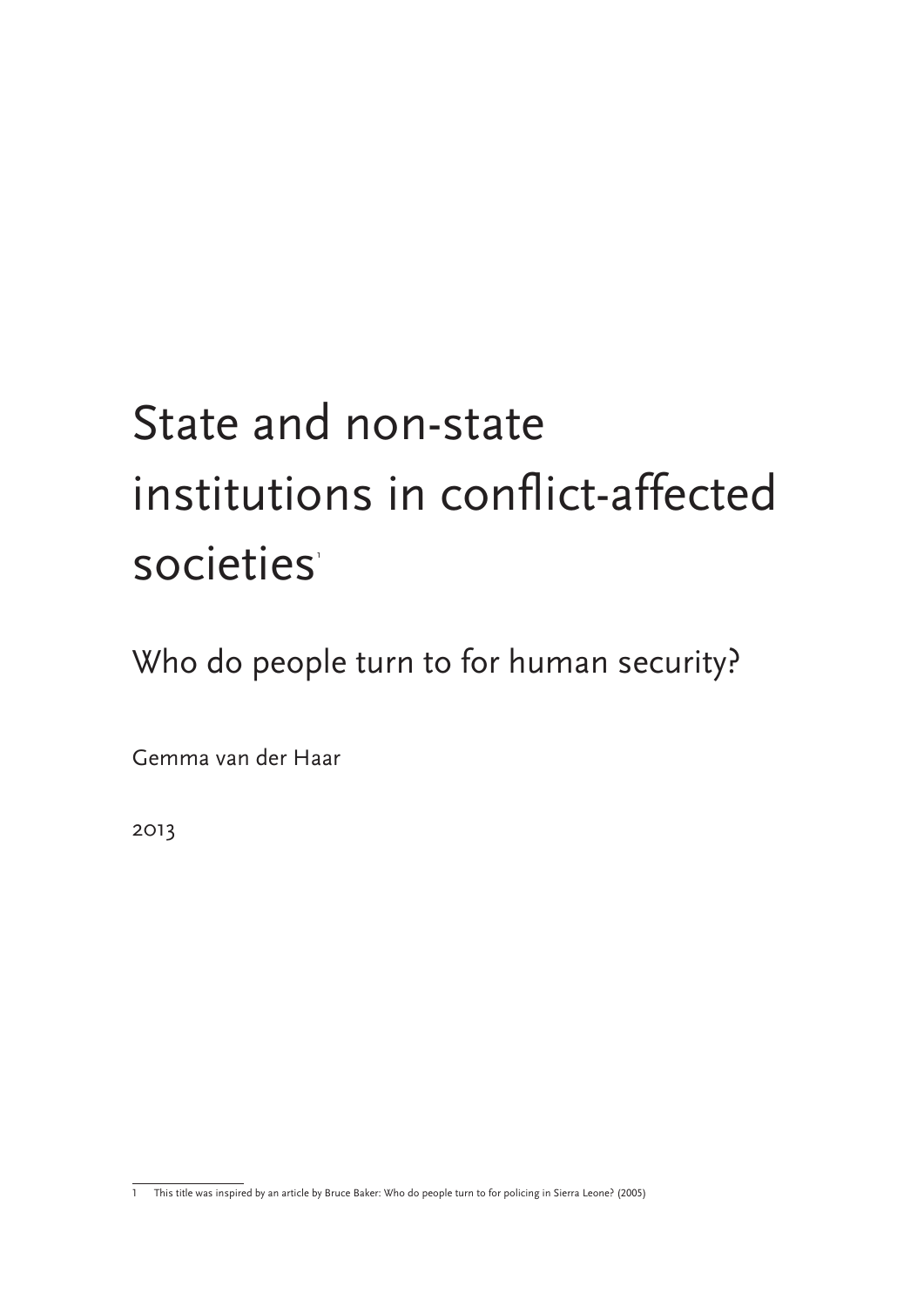#### Acknowledgements

This text builds on the efforts of many people in different phases of the research. Wim de Regt, Sarah-Jane Koulen, Gemma Andriessen and Fons van Overbeek prepared the foundations. Thea Hilhorst, Peter Tamas and Anne Pieter van Dijk (Oxfam Novib) facilitated the research on the side of the IS Academy Human Security in Fragile States and Oxfam Novib, respectively. Sarah Jane Koulen, Wim de Regt, Anne Pieter van Dijk and Bart Weijs provided important comments to drafts of this report. A final thanks goes to the people who wrote the case reports: Khibar Rassul of CPAU (Afghanistan) and Haroon Ahmed Yusuf of SORADI (Somaliland).

All photos courtesy of SORADI.

This report was commissioned by OXFAM NOVIB in order to synthesise the OXFAM NOVIB research programme 'Local institutions: People seeking Human Security', within the framework of the IS ACADEMY Human Security in Fragile States.

Written by Gemma van der Haar, Wageningen University, 2013.

The opinions expressed are those of the author and do not necessarily reflect the policies or views of Oxfam Novib or the IS Academy.

Contact the author and researcher via: gemma.vanderhaar@wur.nl.

More information on the IS ACADEMY can be found via www.isacademyhsfs.org.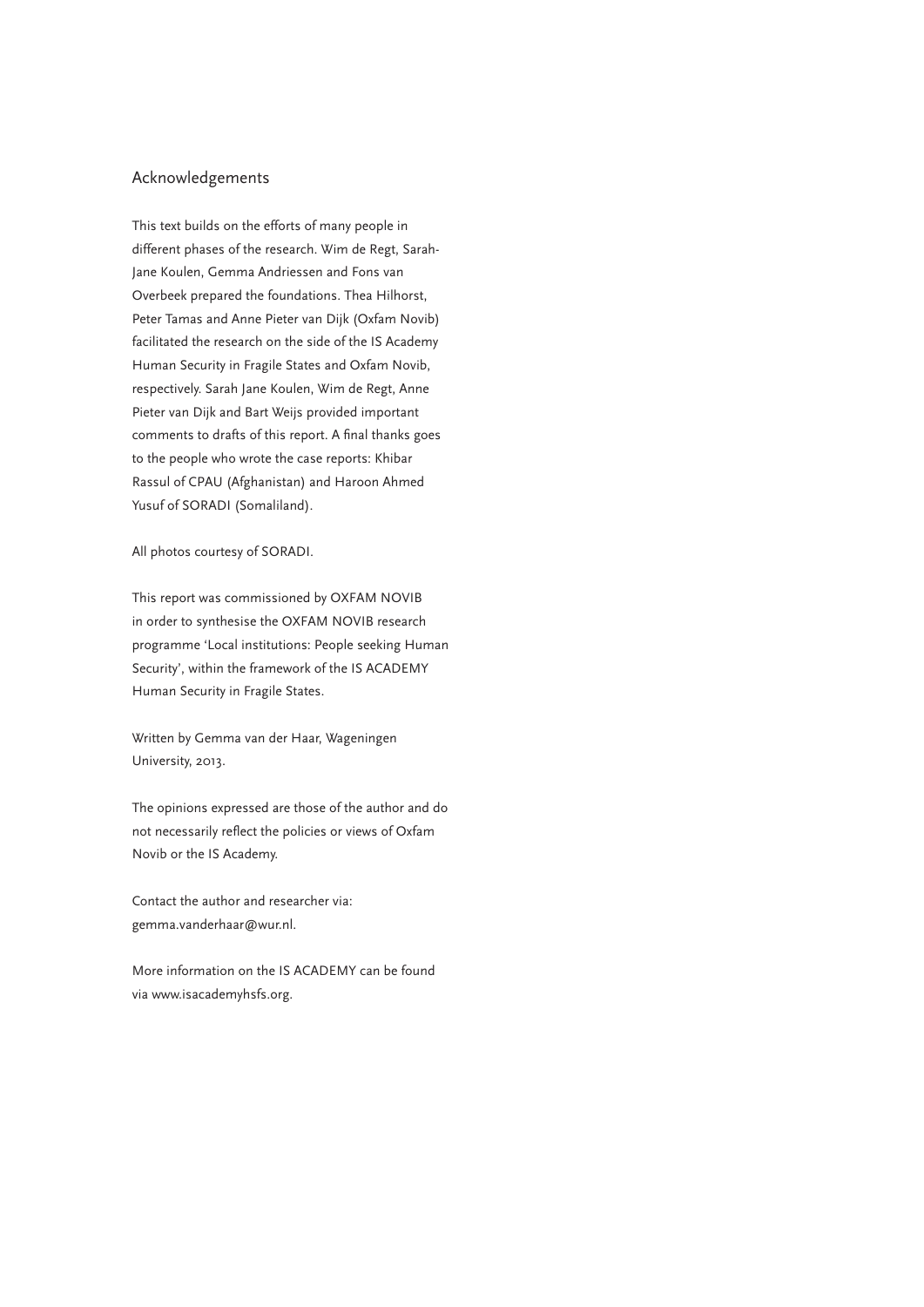# **Table of contents**

|    | Executive summary                                                                                                     | 5              |
|----|-----------------------------------------------------------------------------------------------------------------------|----------------|
| 1. | Introduction                                                                                                          | 9              |
| 2. | Local institutions and human security: research framework<br>Conceptualising non-state institutions in fragile states | 11             |
|    | Human security in fragile states                                                                                      | 14             |
|    | Local institutions and human security: Research approach                                                              | 15             |
| 3. | Research set-up and process                                                                                           | 17             |
|    | Research set-up                                                                                                       | 17             |
|    | Somaliland/Puntland study: Sanaag region                                                                              | 18             |
|    | Afghanistan study: Takhar and Kunduz provinces                                                                        | 19             |
| 4. | State and non-state institutions on the ground                                                                        | 21             |
|    | The importance of customary institutions                                                                              | 21             |
|    | 'Home-grown' institutions: Tradition and more                                                                         | 22             |
|    | Other non-state institutions: local civil society, international agencies,                                            |                |
|    | the private sector, and armed groups                                                                                  | 24             |
|    | How does the state fit in?                                                                                            | 24             |
|    | Relative legitimacies                                                                                                 | 25             |
| 5. | Local institutions 'at work': Interaction and change                                                                  | 27             |
|    | State and non-state institutions responding to crime and violence                                                     | 27             |
|    | Multiple institutions responding to drought                                                                           | 29             |
|    | Changing institutions in water governance                                                                             | 3 <sup>1</sup> |
|    | Emerging threats to non-state institutions                                                                            | 32             |
| 6. | Conclusions                                                                                                           | 35             |
|    | Reflections on the research approach                                                                                  | 36             |
|    | Implications for intervention                                                                                         | 37             |
|    | Reference list                                                                                                        | 39             |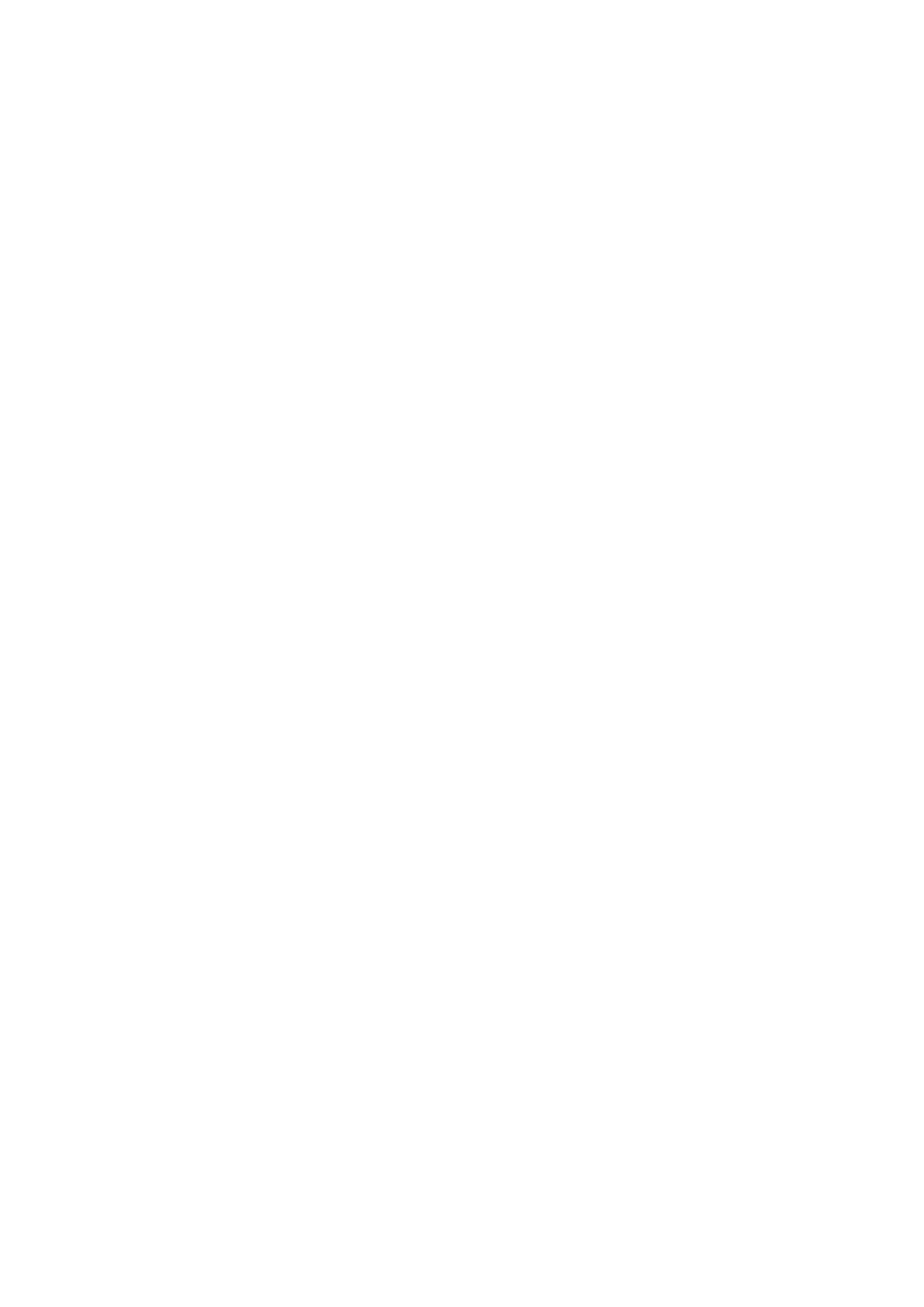# **Executive summary**

The debate on fragile states has triggered an interest in how people organize for everyday security and for issues of common interest in the absence of a functioning state. Drawing on two extensive case studies from Somaliland/Puntland and Afghanistan, this report discusses how people, in contexts of post-conflict state fragility, rely on a range of local institutions and arrangements that are partly home-grown, and partly organized and supported by the central state.

The study explores how state and non-state institutions at the local level are 'put to work' to further human security. It asks how, in contexts of state fragility, state and non-state institutions help people cope with and reduce the multiple insecurities in their lives. Starting point for the study has been the insight that fragile states are not ungoverned spaces but instead feature forms of governance and of local ordering that emerge from within: the idea of 'governance without government' as developed by Menkhaus and others (e.g. Menkhaus 2006). Following the literature on hybrid political orders and institutional multiplicity, the scope of non-state governance was defined in a broad way, to include customary forms of authority and social organisation, civil society, humanitarian organisations, rebel organisations or criminal groups, diaspora groups, and the private sector.

The central question for this study is: *How do people interact with local governance institutions (state/non-state, formal/informal) to shape their human security?* In order to understand how local institutions matter to human security in fragile settings, this research traced real responses of real institutions to real problems. The field studies started at people's experienced key threats to their human security and then analysed the responses of different types of institutions to these.

The two field studies took place in regions affected by conflict-related state fragility in Somaliland/Puntland (Sanaag region) and Afghanistan (Kunduz and Takhar provinces). These regions have been located, geographically or politically, at the 'fringes of the state', where the presence of the central state was historically marginal. In these contexts, local societies have typically developed robust and elaborate institutions and arrangements to cater for local needs of order and public goods. The studies discuss what type of institutions are found at the local level in these regions and what role they play in people's search for everyday human security. The focus is on drought and violent inter-tribal conflict (in Sanaag), administration of justice (Takhar), and water distribution (Kunduz).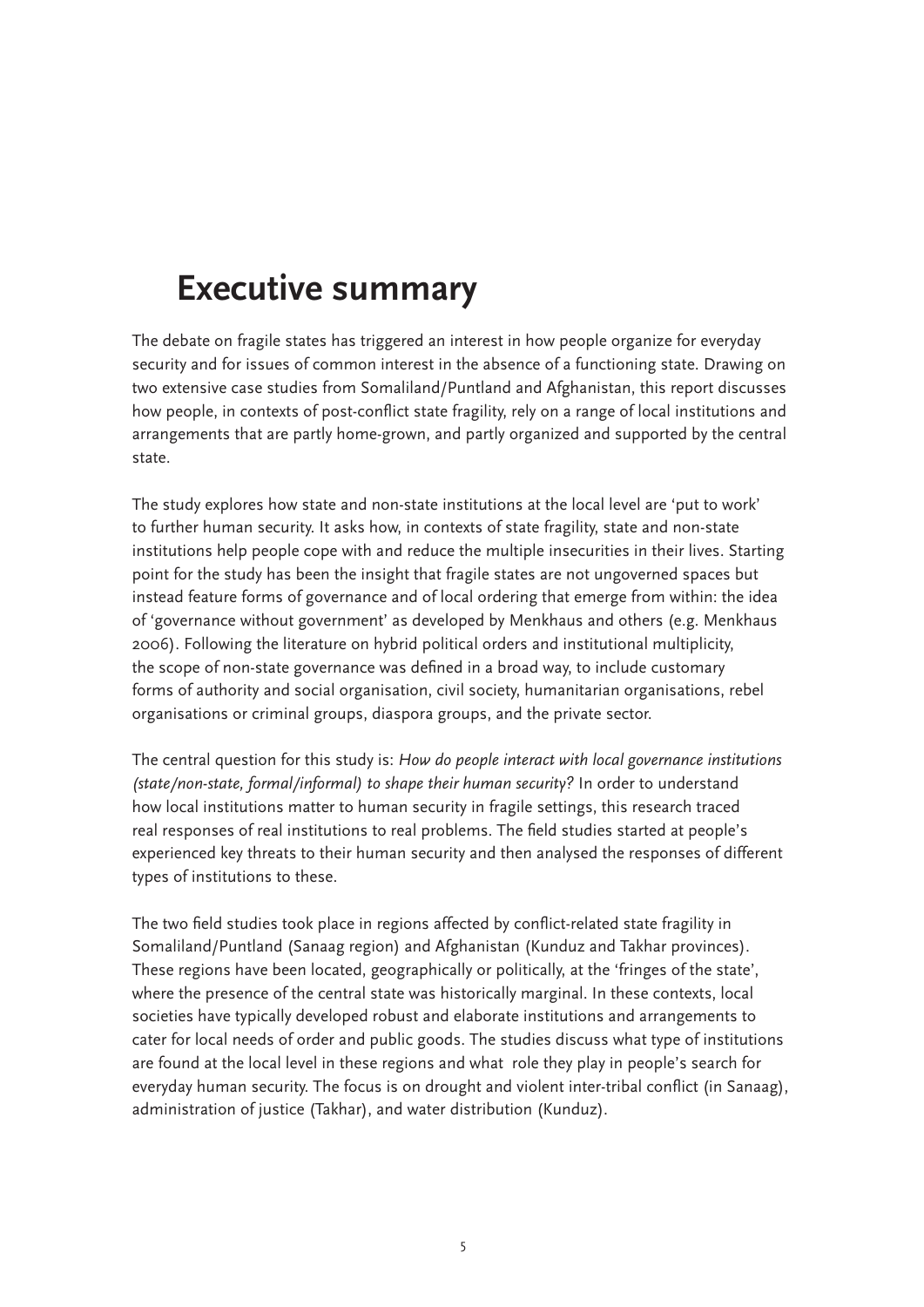# **The state has a very limited reach**

The studies in Somaliland/Puntland and Afghanistan brought out very clearly that the state had a very limited reach. State presence has been affected by violent conflict and on-going political contestation. Efforts at state building are on-going but, at the time of research, these had as yet done little to increase the presence or legitimacy of the state 'on the ground'. The governance of everyday life in the regions studied relied to an important extent on welldeveloped and firmly rooted customary and informal institutions.

# **People rely on home-grown institutions to address their everyday human security needs**

People rely on home-grown institutions to address their everyday human security needs related to livelihood stress, resource management and competition, and issues of order, security and conflict resolution. The type of non-state institutions that were found to be relevant primarily included customary authorities, community-level mechanisms for consultation and decision making, and emergent arrangements for addressing specific needs. With this, the findings mostly confirm the existing knowledge on customary institutions in fragile states.

# **Home-grown institutions are viewed positively in the eyes of local populations**

People perceived home-grown institutions as strong, effective and appropriate. However, this was not a given. The legitimacy of these institutions derived from their performance in terms of responding to locally identified needs, familiarity, the fact that they were guided by locally accepted values (including equity), and that there were possibilities for constituencies to steer and hold leadership accountable. When specific institutions no longer meet these expectations, they may enter into decline. People will then look for alternatives, either by seeking to change the existing institution or by turning to an alternative.

# **The state is both 'absent' and 'present'**

People mostly experienced the state as 'missing'. Despite efforts at increasing state presence, the state was seen as distant and lacked the legitimacy of home-grown institutions. People had an idea of what a state would ideally provide for them, but experienced a state which in their daily lives, for all practical purposes, could not deliver. The state, however, was clearly present on people's horizons and there were multiple references to the state as an idea, as the bigger whole of which people were part. Non-state institutions were depicted as 'nested' within that bigger polity. In exceptional situations that transcended local response mechanisms, such as the severe drought discussed for Sanaag, state agencies were turned to and did engage with the problem. This was one of the most surprising findings of the study: though people's everyday lives reflected a situation of "governance without government",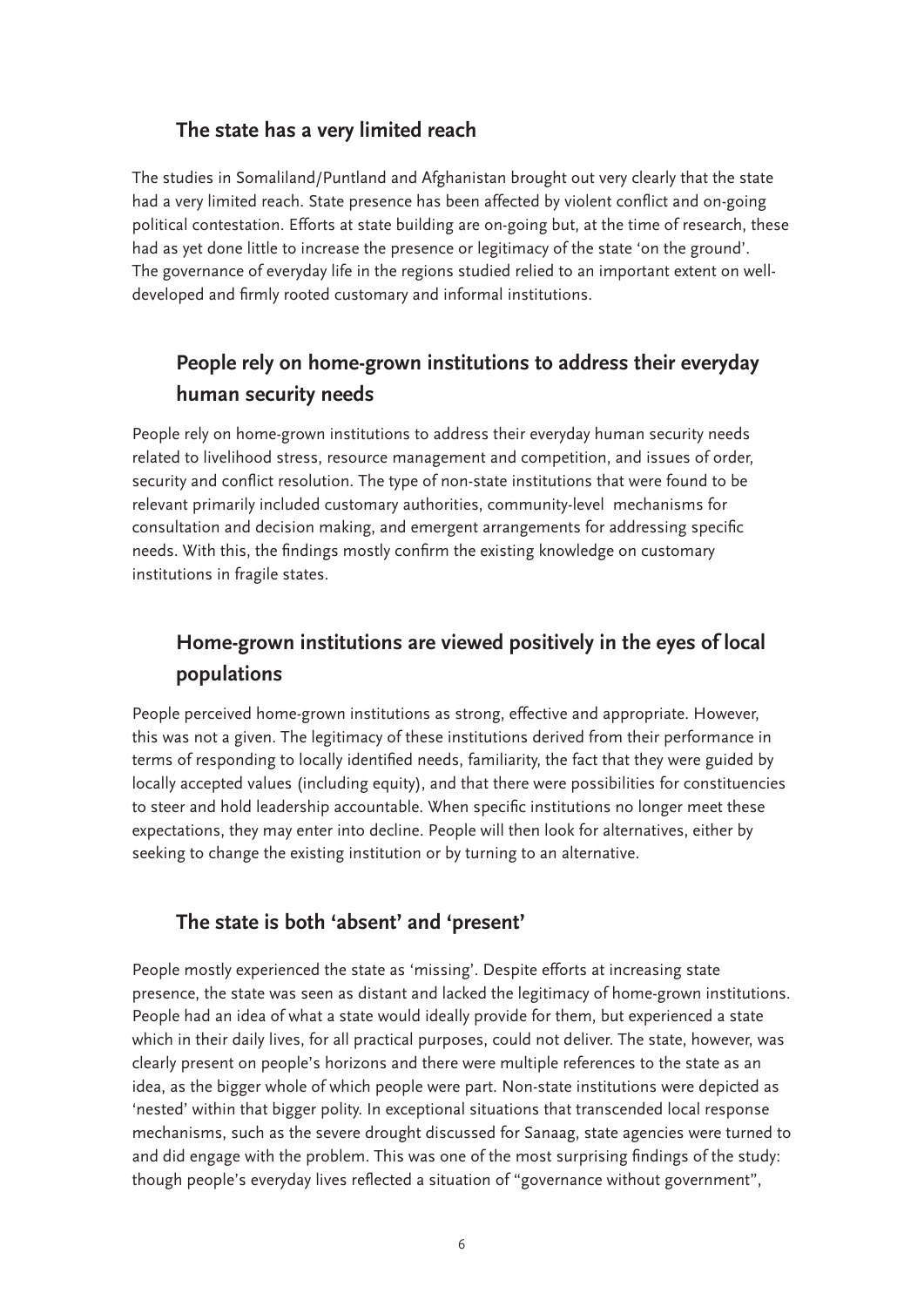they maintained an idea of the state as the ultimate fall-back option in responding to critical events.

# **The institutional landscape in the studied regions is multiple and to some extent hybrid**

Besides the variety of home-grown institutions and the institutions of the state, there were other sets of institutions: armed opposition groups (Afghanistan); and local and international civil society organisations (Somaliland/Puntland). The interaction between customary/home-grown institutions and state institutions could best be described as one of functional complementarity or perhaps pragmatic accommodation. In response to problems such as drought or the control of crime and violence, a concerted strategy was worked out which sought to build on the respective strengths. In these cases, the power of initiative rested to an important degree with the customary authorities.

Within these multiple institutional fields, non-state institutions change and adapt, in response to new challenges and the needs and strategies of local populations. This suggests indeed that the active pursuit of human security shapes both how institutions develop and how they relate to each other.

# **Implications for intervention**

What can we learn from these studies to inform policy?

- The ambition to link with non-state institutions can be a fruitful entry point given the strength and importance of these institutions in many contexts. This requires carefully looking at 'what is there', both in terms of customary institutions and in terms of the role of the state.
- There is no need to make an 'either-or' choice between non-state institutions and the state: rather, take the existence of multiple institutions as a starting point and examine, for a particular context, what works, who, and in what constellation with other institutions.
- Agencies may follow a similar methodology as this research followed: that is, to follow where people go with their problems. The role of (international) NGOs could then be to support these institutions or arrangements, institutional trajectories and multiinstitutional responses.
- Rights-based NGOs like Oxfam Novib can consider how customary or other non-state institutions can be treated as 'duty-bearers' in the absence of a well-functioning state.
- A key challenge is to avoid undermining local institutions by supporting them financially or through molding them too strictly to non-local criteria. Providing external resources to locally legitimate institutions may compromise their local accountability. Rather, the way forward would seem to be in a double strategy of engaging with duty bearers, and with local populations in their claim-making towards these authorities.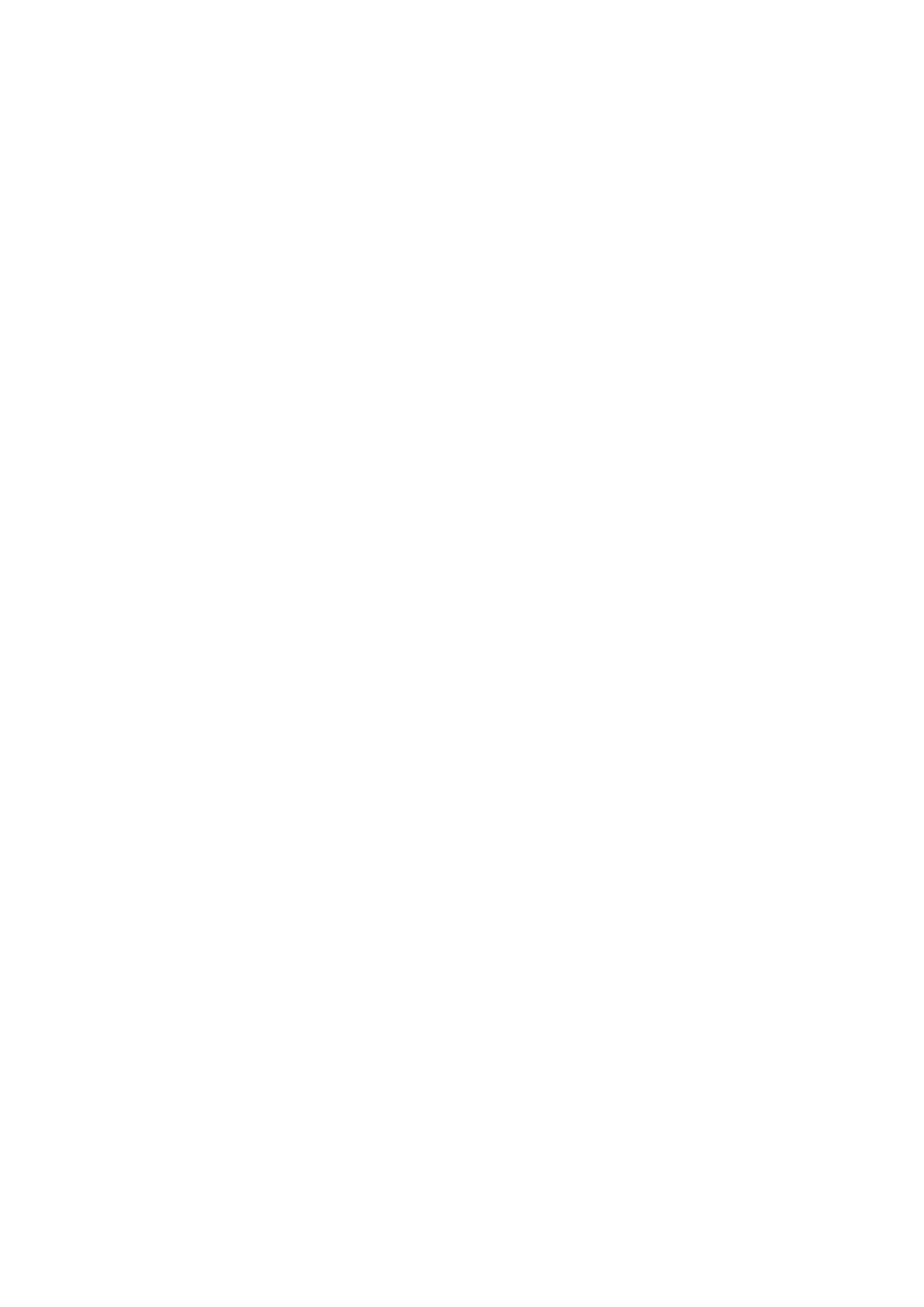# 1 **Introduction**

The debate on fragile states has triggered an interest in how people organize for everyday security and for issues of common interest in the absence of a functioning state. This report aims to contribute to that debate. Drawing on two extensive case studies, from Somaliland/ Puntland and Afghanistan, this report discusses how people, in contexts of post-conflict state fragility, rely on a range of local institutions and arrangements that are partly home-grown, and partly organized and supported by the central state.

This study explores how state and non-state institutions at the local level are 'put to work' to further human security. It asks how, in contexts of state fragility, state and non-state institutions help people cope with and reduce the multiple insecurities in their lives. The study is inspired by the idea of 'governance without government' as developed by Menkhaus and others (e.g. Menkhaus 2006) in the framework of the fragile states debate. This notion highlighted the importance of home-grown, non-state institutional arrangements to cater for some of the functions that the 'missing' state cannot or does not fulfil.<sup>2</sup>

This report synthesizes the main findings of two field-based studies, in regions affected by conflict-related state fragility in Somaliland/Puntland (Sanaag region) and Afghanistan (Kunduz and Takhar provinces). These studies discuss what types of institutions are found at the local level and what role they play in people's search for everyday security. The focus is on drought and violent inter-tribal conflict (in Sanaag), and administration of justice (Takhar), and water distribution (Kunduz). Both studies show how non-state, customary institutions enter into a complex interplay with state institutions.

The research was commissioned by Oxfam Novib and conducted by researchers from organisations from the countries studied: in Somaliland/Puntland this was the Social research and Development Institute (SORADI); in Afghanistan the research was conducted by the Cooperation for Peace and Unity, Afghanistan (CPAU). With the study, Oxfam Novib aimed 'to understand how [..] local structures emerge and transform, how people construct their own human security, and how outside actors can relate themselves to such developments.' (Oxfam Novib 2010a: 1). The idea was to tailor intervention repertoires better to locally emergent institutional arrangements. The study took place in the framework of a broader program entitled IS Academy Human Security in Fragile States, a collaboration between the Dutch Ministry of Foreign Affairs, Dutch NGOs and academic institutions. A team from Oxfam Novib and the IS Academy Human Security in Fragile States elaborated the research framework and provided feedback throughout the process.<sup>3</sup>

<sup>2</sup> In a similar vein Van der Haar 2001 developed the notion 'governance beyond government' (Van der Haar 2001).

<sup>3</sup> The team included: Wim de Regt, Sarah-Jane Koulen, Gemma Andriessen, Fons van Overbeek, Thea Hilhorst, Peter Tamas, and Gemma van der Haar; end responsibility rested with Anne Pieter van Dijk and Gemma van der Haar.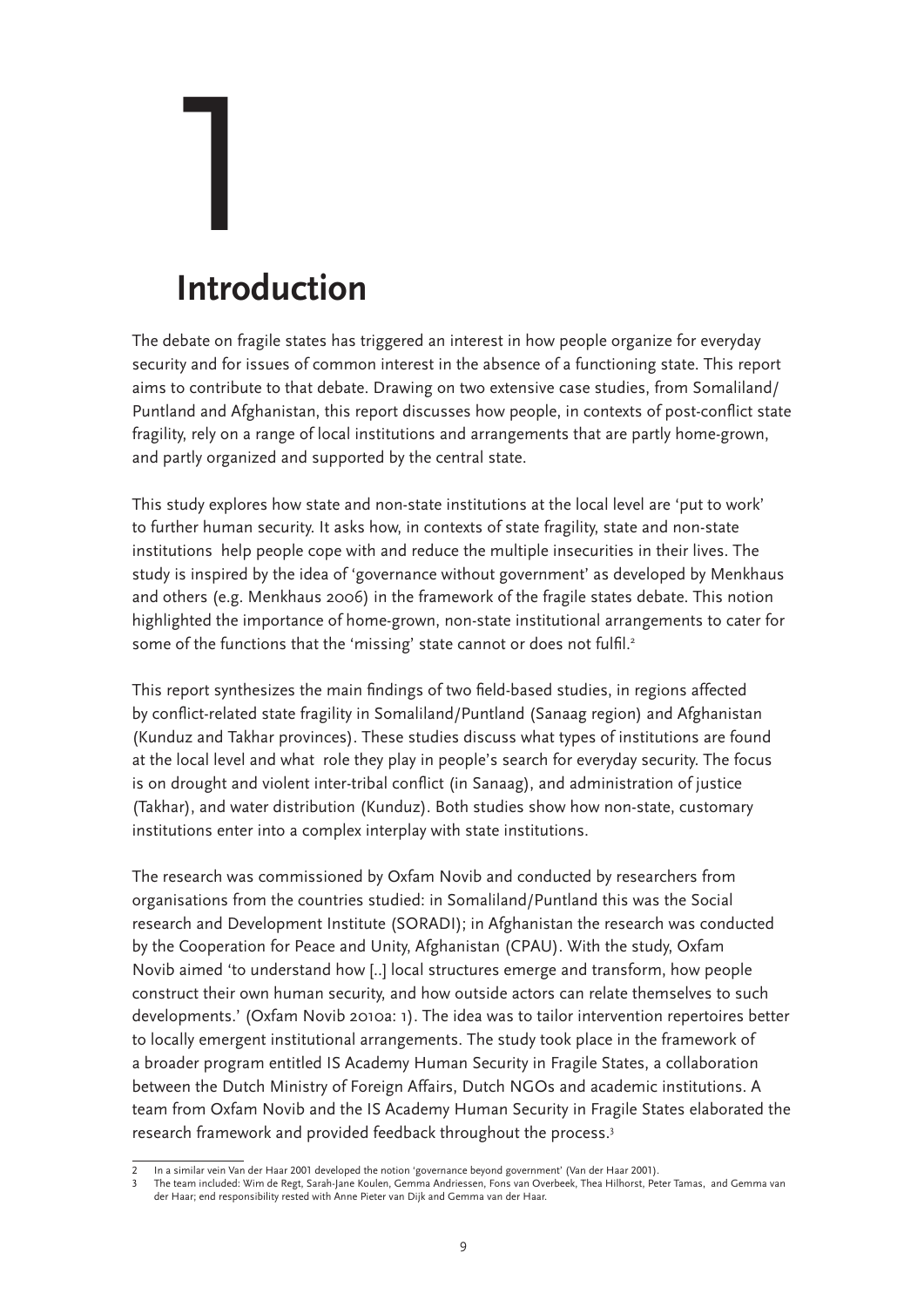This report synthesizes the findings and discussions as presented in the research reports on the regions of study: *'Governance without government': local non-state governance structures providing human security in Sanaag Region, Somaliland, Puntland* (SORADI 2011) and *Local institutions: people shaping their human security, a case study from Afghanistan* (Rassul 2012). The report builds on key texts generated in the course of the research program: the original proposal (Oxfam Novib 2010a); an outline of the conceptual discussion on fragile states and non-state institutions (De Regt et al 2010), approach papers prepared by the partner organisations (SORADI 2010, CPAU 2010) and the analytical choices made during a preparation workshop in November 2010 (Oxfam Novib 2010b). Reference to these documents is made where appropriate.

#### The report is set up as follows:

This introduction is followed by a section that outlines the conceptual framework that underpins this project, with reference to the relevant literature on non-state institutions in fragile states (chapter 2). After that, the research approach and methodology are discussed (chapter 3). The two sections that follow form the core of the report and present the main findings. The first section (chapter  $\Delta$ ) discusses what local institutions and arrangements were found on the ground, and the second (chapter 5) zooms in on key aspects of the way these institutions worked and interacted in view of threats to people's security. The final section (chapter 6) sums up the main conclusions, discusses the contribution of the studies to the debate on non-state institutions, and considers implications for interventions.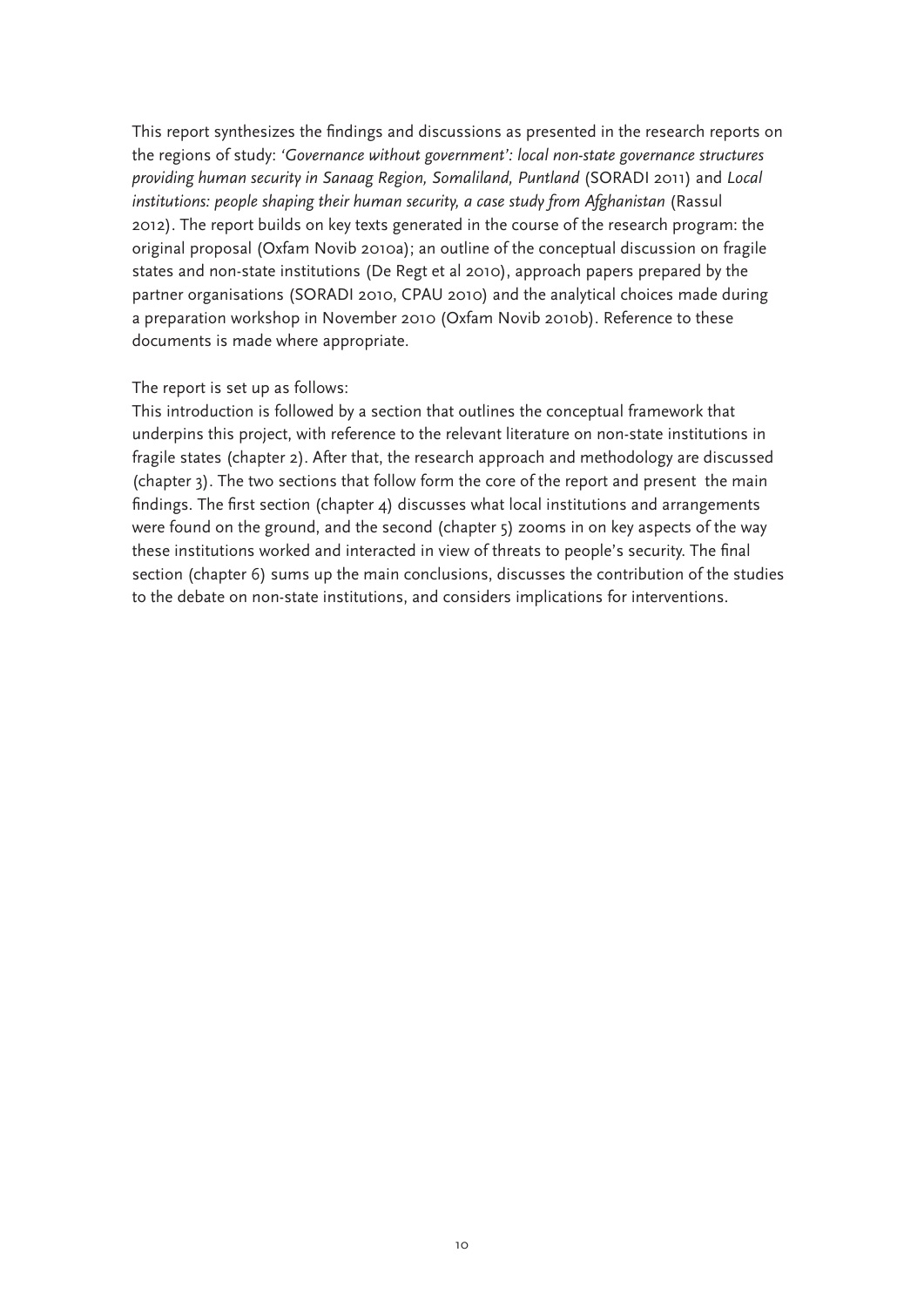# 2

# **Local institutions and human security: Research framework**

This study is interested in how local state and non-state institutions are put to work in people's efforts to cope with multiple insecurities in their everyday life. It intersects concerns around state fragility with concerns around human security. Starting point for the study has been the insight, voiced insistently by critics of the notion of 'failed' or 'fragile' states, that fragile states are not ungoverned spaces but instead feature forms of governance and of local ordering that emerge from within, organised by conflict-affected societies to make up for the deficiencies of the state (De Regt et al 2010; Christoplos and Hilhorst 2009; Hilhorst et al 2010). While gaining prominence in the context of a retreating state, these institutions may have existed prior to state formation. This study wants to understand how these emergent arrangements and forms of local governance work. Given that, as the initiators of the study put it, 'not much is known about how people shape their lives in fragile environments, about the role of local institutions ordering their lives, about the emergence of home-grown local orders, how they function in practice, and about concrete changes due to external influences' (De Regt et al 2010: 21), the aim of the study is 'an empirical analysis of governance institutions *as they are*, *how they work*, and *how they are deemed useful* by the people affected by them'(De Regt et al 2010: 3, italics added).

An important starting point and source of inspiration for the research was the notion of 'Governance without government' developed by Kenneth Menkhaus and his colleagues. To the initiators of the research this notion suggested that fragile states do not imply ungoverned societies. Conflict-affected societies have the capacity to provide for human needs of security, order and development, without the necessity of a central state. As the program developed, other notions were introduced to complement and nuance the understanding on the role and importance of non-state institutions in the context of state fragility, such as 'hybrid political orders' and 'institutional multiplicity' (discussed below). Participants in the start-up workshop in November 2010, from the organisations that would carry out the research, reacted to the implicit assumption that non-state institutions, customary or otherwise, could fully substitute for the state at the local level. Instead, they argued, it was also important to uphold the ideal of a well-functioning and responsive state. This was why, in second instance, the more neutral term 'local institutions' was adopted for the research program, allowing for non-state as well as state institutions to come into the picture.

Below, the most important theoretical notions that informed the study are introduced.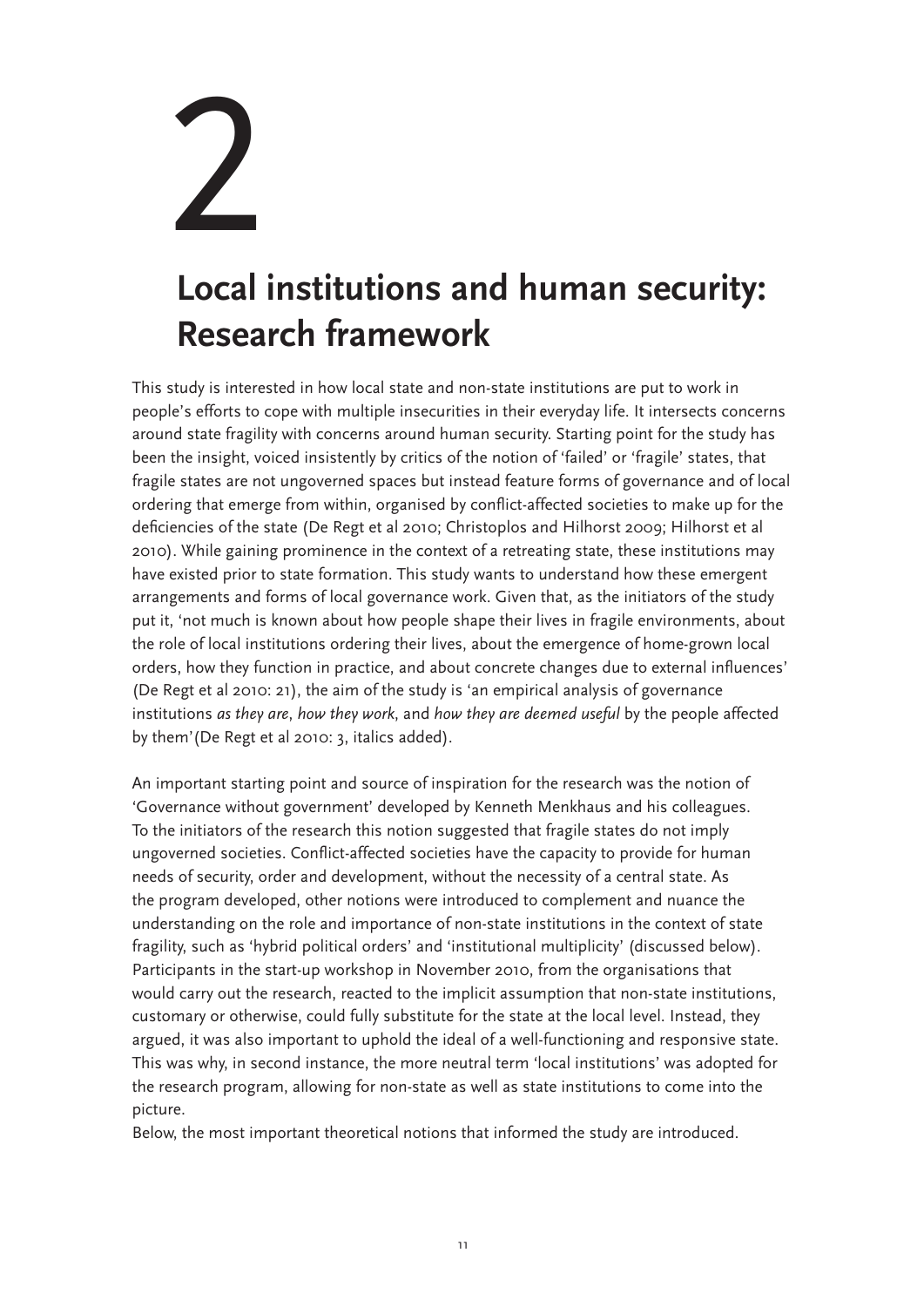# **Conceptualising non-state institutions in fragile states**

One problem in the fragile states debate has been that it emphasized especially what is not there, i.e. how states fall short in their performance and fail to provide for security, order and services for their citizens, and that there is a need to 'build' or 'fix' the state. This vantage point is not very helpful – as critics have pointed out - if we want to understand how societies in fragile states work, how people survive, how things 'get done'. In response, several scholars have drawn attention to the importance of non-state institutions and arrangements in conflict-affected societies to fill the 'governance gap' created by a fragile state. The present study builds on the notions and insights developed by these scholars.

We build in this paper on broad definitions of institutions as forms of social order and regularised patterns of behaviour. Our working definition has been to understand institutions as the ways in which, and structures through which, society is ordered and public goods are provided for. **State institutions** are those endorsed and supported by a central state, and part of the formal state structure. **Non-state institutions** are those that operate outside of the formal support and endorsement of the state structure, though they might be recognised to some extent within that formal structure. State and non-state institutions are often labelled as formal and informal institutions respectively, but this is not entirely adequate, given the fact that non-state institutions may have a highly structured, formalised character. Non-state institutions may be based on custom and tradition, in which case they are termed **customary institutions**. Non-state institutions are not limited to customary institutions but may include newly emerging institutions, developed from the ground up or introduced by external actors (development agencies, armed oppositions groups, etc).

The notion of *'Governance without government'* has served as a major source of inspiration for this study. It was coined by Kenneth Menkhaus and his colleagues on the basis of what they saw in Somalia, where the collapse of the central state did not mean a collapse of society. Rather, societal arrangements developed to fill the gap created by the failing state, grafted upon customary institutions while also re-functionalising these institutions to meet new challenges (Menkhaus 2006). Through these institutions, Somalis were able to organize for many of the key functions around security, order, basic services and representation. Thus, the central argument of Menkhaus and his colleagues is that societies have the capacity to organize 'governance' without having to rely on a [state] 'government'.

As the study progressed, additional notions were taken up that have shaped the research design. This is first, the notion of *'hybrid political orders'*, developed by Volker Boege and his colleagues (Boege et al 2009), and second, the notion of *'institutional multiplicity'* (Di John 2008; Christoplos and Hilhorst 2009; Van der Haar 2012). The two notions are closely related, though there is some difference in emphasis.

The central idea captured in the notion of hybrid political orders is that fragile states rely to an important degree on non-state institutions in order to perform their governance functions. In the regions they researched (mostly researched South East Asia/Pacific), Boege and his colleagues found customary institutions to be key to making the state work: the provision of security, order, justice, and basic services relied on an intricate interplay of state and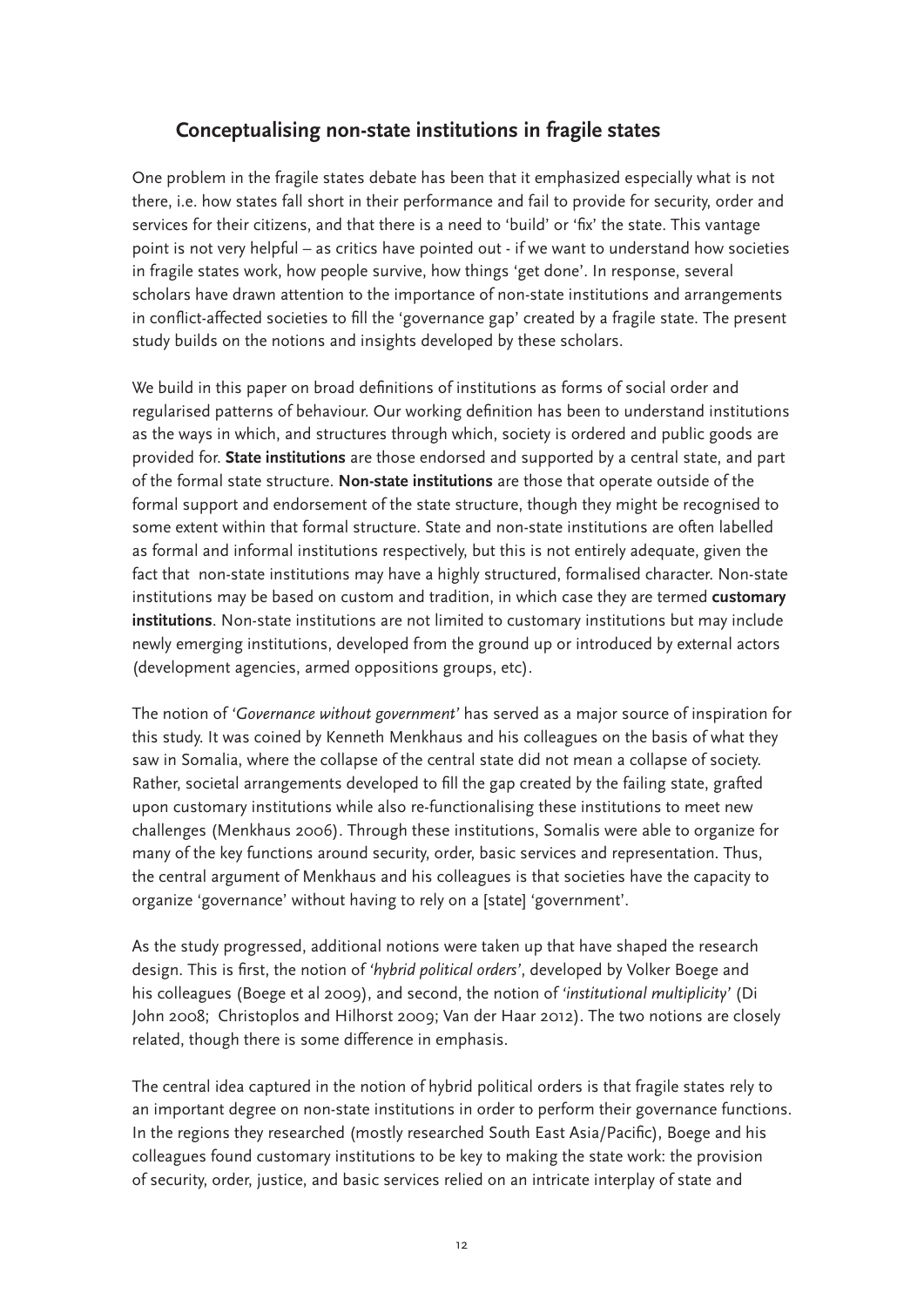customary institutions. The idea expressed in 'hybrid political orders' is that state and non-state institutions intertwine in the exercise of governance. Through this interaction, institutions from different origin (state and customary) mutually shape each other and the distinction state/non-state may get blurred.

The notion of *'institutional multiplicity',* coined by the Crisis States Research Center, similarly focuses on the organisation of governance by other actors than a central state. The central idea is that in fragile and post-conflict settings multiple sets of institutions may emerge that provide the security and services that the state does not or cannot provide (DiJohn 2008; Christoplos and Hilhorst 2009; van der Haar 2012). In comparison with the notion of hybrid political orders, the idea of institutional multiplicity places less emphasis on customary institutions, based on tradition, and instead highlights the possibility that armed groups, resistance movements and international humanitarian organisations take up governance functions. It is thus a welcome addition to the notion of hybrid political orders. Institutional multiplicity furthermore recognizes different possible types of interaction between state and non-state institutions. Next to intertwining, highlighted in the work on hybrid political orders, it considers rivalry, pragmatic accommodation, or functional complementarity (Van der Haar 2012; Van der Haar and Heijke 2013).

Following the ideas in the literature on hybrid political orders and institutional multiplicity, the initiators of this research program defined the scope of non-state governance in a broad way (De Regt et al 2010), to include:

- • Customary/traditional forms of authority and social organisation
- • Civil society: community-based groupings and arrangements
- Humanitarian actors: UN or INGO based, in protracted conflicts and war-to-peace transitions
- • Rebel groups, criminal networks
- • Diaspora actors
- Entrepreneurial actors

The research thus kept an open mind as to the nature of the institutions that would be found to be relevant in the field. Similarly, it kept an open mind to the types of interactions and intertwining that could develop between different sets of institutions.

The study focuses on conflict-affected regions. These regions have been located, geographically or politically, at the 'fringes of the state' (Van der Haar 2012; De Regt et al 2010), where the presence of the central state was historically marginal due to e.g. physical remoteness or lack of strategic interest. In these 'marginal' contexts, local societies have typically developed robust and elaborate institutions and arrangements to cater for local needs of order and public goods. The institutions encountered in our study are to an important degree based on tradition and custom and hence labelled 'customary' or 'traditional' institutions. In the conflict and post-conflict settings studied in this report, some of these customary institutions are re-invigorated and take on new functions in order to respond to the governance gaps created by a (partly) retreating state. As people seek to respond to the challenges of these changes, old institutions change and new arrangements emerge. We have tried to capture this with the term 'home-grown' institutions.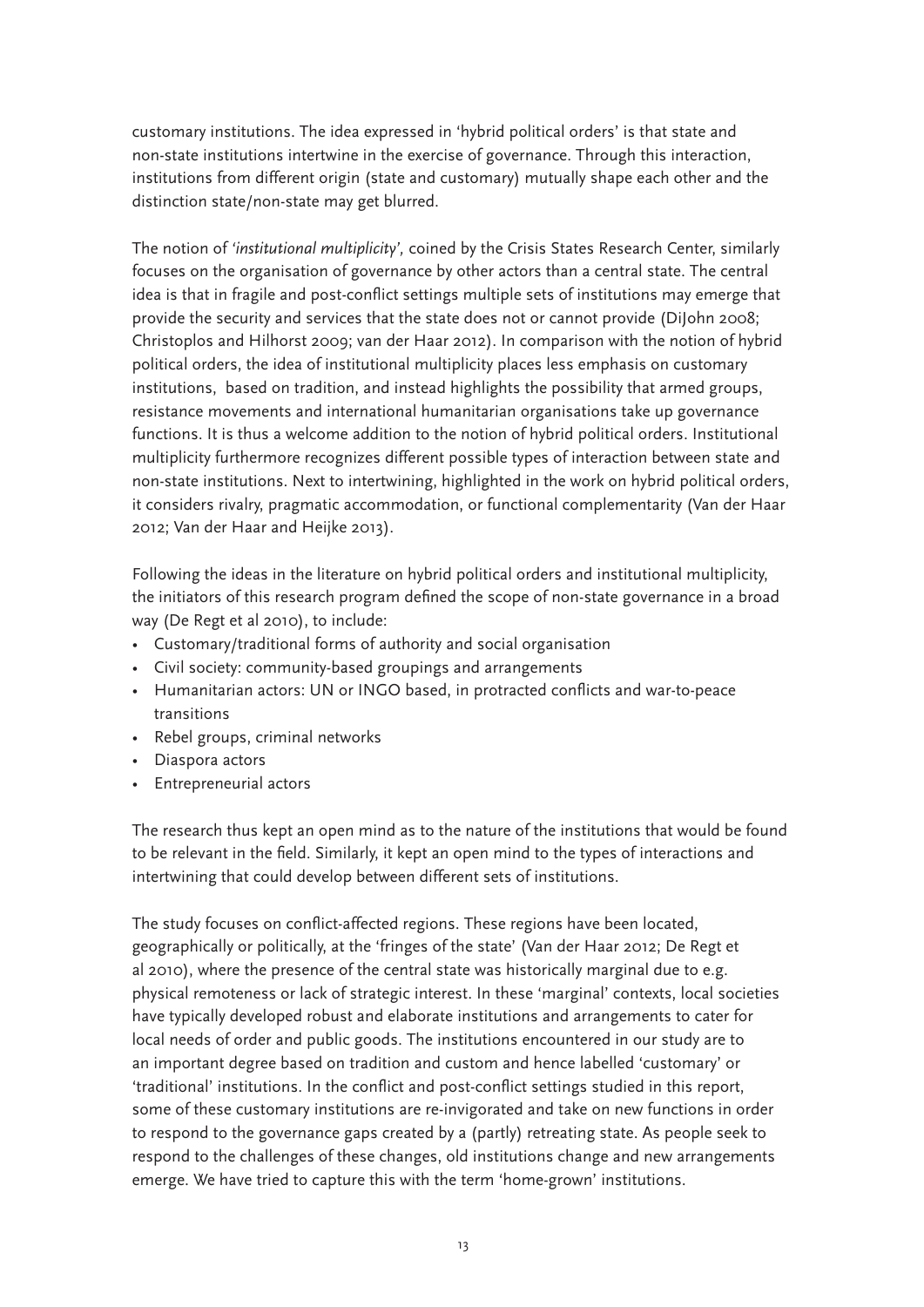# **Human security in fragile states**

Human security is under threat in post-conflict settings. This research is concerned with how people organize to cope with the multiple insecurities of their everyday lives and how they seek to enhance their security through local institutions. The study is not limited to physical insecurity following from violent conflict, but rather considers multiple risks, threats, and sources of insecurity: violence and conflict, as well as droughts, loss of assets, or precarious livelihoods.



*A camel herd just watered and leaving its dry season well in Sanaag region.*

The notion of human security came up to redefine the central concern of security. Security should no longer be understood as the security of the state but as the security of human beings, 'a concern with human life and dignity' (United Nations Development Programme (UNDP) 1994: 22). In its original definition it includes safety from chronic threats such as hunger, disease and repression, as well as protection from shocks and disruptions due to e.g. conflict and disaster (UNDP 1994: 22). It comprises both freedom from fear (including personal physical security, political security) and freedom from want (socio-economic security, including freedom from hunger, economic security and health) (De Regt et al 2010: 9).

The particular interest of this study has been to understand how local institutions work and contribute to human security (De Regt et al 2010: 13). The study is interested in the way in which institutions and governance shape the pursuit of human security in fragile settings. In line with this, the field studies were designed to start from what people experience as key threats to their human security and then analyse the responses of different types of institutions to these.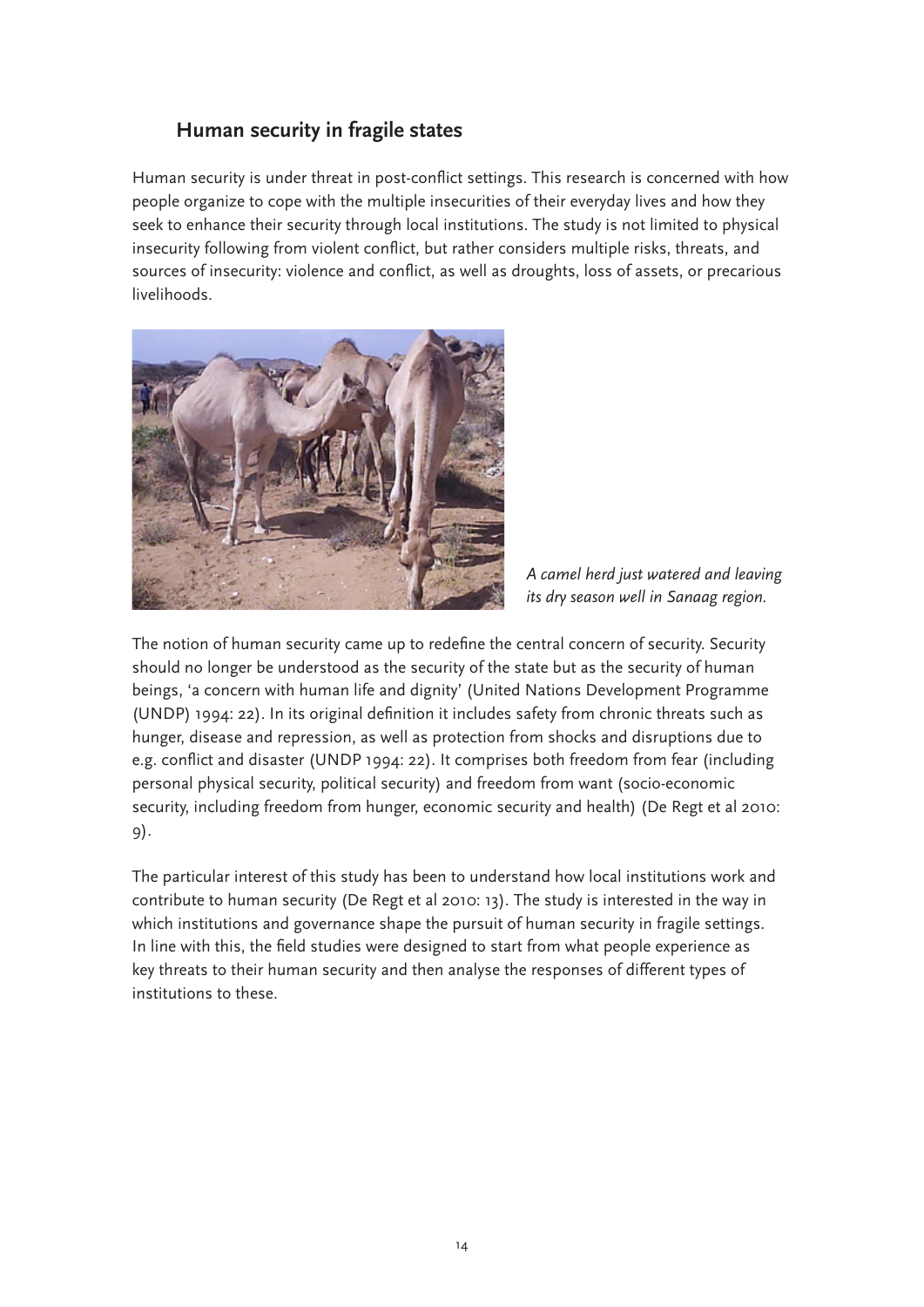# **Local institutions and human security: Research approach**

In order to understand how local institutions matter to human security in fragile settings, this research opted for tracing real responses of real institutions to real problems. To capture this, the central question was phrased as follows:

*How do people interact with local governance institutions (state/non-state, formal/informal) to shape their human security?* (Oxfam Novib 2010b: 2)

Sub questions were formulated (Oxfam Novib 2010b: 2/3), related to:

- *• Key issues* in the pursuit of human security, as defined by people locally, which could be related to livelihood, security and order, or public services;
- *• Institutions people turn to* in pursuit of a solution to their problems, and with what *motivations and expectations*
- • The *response* of these institutions and the *outcomes* in addressing the needs
- • The *reach, usefulness, effectiveness and legitimacy* of these institutions, as evident from the above
- • The *dynamics of change* of these institutions

The fieldwork would focus on real-life problems: How were institutions put to work by people in the face of these threats or problems? How did these institutions address the issue and how was that evaluated by the affected population? And: What does that tell us about the importance of these institutions for human security?

The research wanted to make visible what different local institutions mean in people's lives without making a priori assumptions about what works and what does not. The research was open-minded about the reach of different institutions, their effectiveness, or legitimacy; these would be established through the fieldwork. The kind of topics to which governance could relate was defined broadly, including conflict resolution and administration of justice, resource access and management, the provision of basic services, taxation and economic regulation (De Regt et al 2010: 24). The idea behind this was that governance spans many aspects of local life and that which of these would be highlighted in the field studies would depend on the context and what were felt to be strong needs locally.

The methodology that was elaborated meant to identify and follow specific concerns that were deemed relevant locally. A first step was to identify these concerns and the next step would then be to trace to which institutions people turned to resolve their issues, the ways in which different institutions responded to these issues, and the kind of outcomes this produced. In this way, the research hoped to get a notion of the reach, effectiveness and legitimacy (or lack thereof) of different types of local institutions based on real life.

Central in this methodology is the question: Who [what institution] do people turn to? This was inspired by Bruce Baker's study on policing in fragile settings (Baker 2005), on which he reports in his article 'Who do people turn to for policing in Sierra Leone'. This entry point, of following real people with real concerns, has the advantage of moving beyond merely 'mapping' the institutions, towards getting a grasp on how institutions work. People's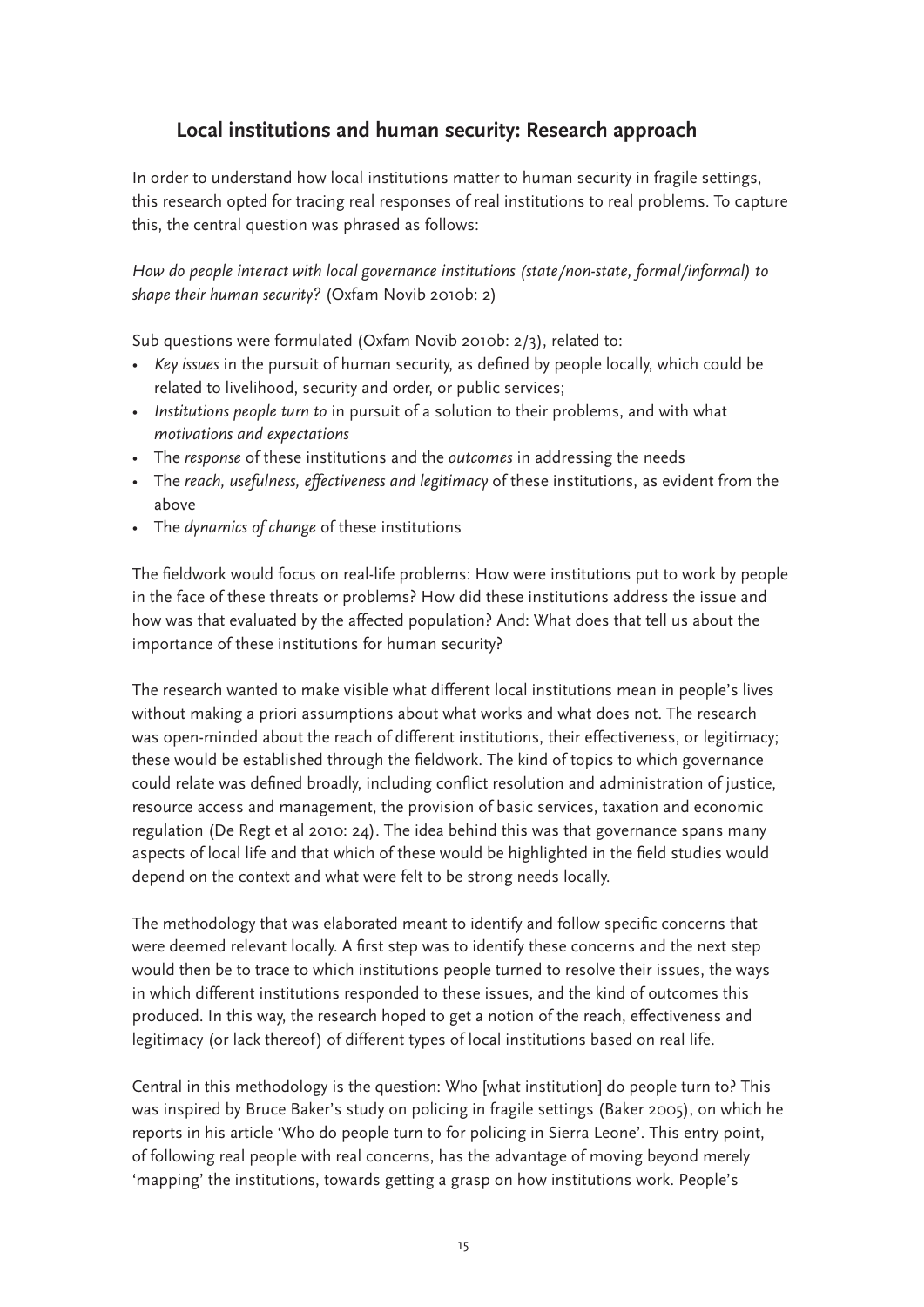discussions about their motivations, expectations and experiences, their evaluations of the way different institutions dealt with their problems, tells us about legitimacy and effectiveness: When and why do people experience institutional responses as appropriate, effective, or legitimate? We also chose this methodology in order to be able to analyse how institutions transform and interact with each other on the ground, and with what consequences.

To sum up, with this approach we hoped to contribute to the understanding of local institutions and human security in essentially three ways:

- • Understanding the *workings* of local institutions: The research wanted to move beyond analysing the mere existence of institutions at the local level, to analyse their actual functioning in the face of threats, insecurity and vulnerability.
- • Understanding the *interaction* between different types of institutions: The research took as a starting point that local institutions do not operate in a vacuum, but in a field of institutional multiplicity. In the response to human security problems, multiple institutions play a role and they may influence and interact with each other.
- • Understanding how institutions *change*: In the face of specific concerns and contextual changes, local institutions transform. New arrangements may emerge, partly grafted on what was there; existing institutions may transform; some may develop and refunctionalize, others may lose ground. The institutional responses crafted by local societies are a function both of what is needed (the governance 'need') and of what is there (the institutions 'on offer').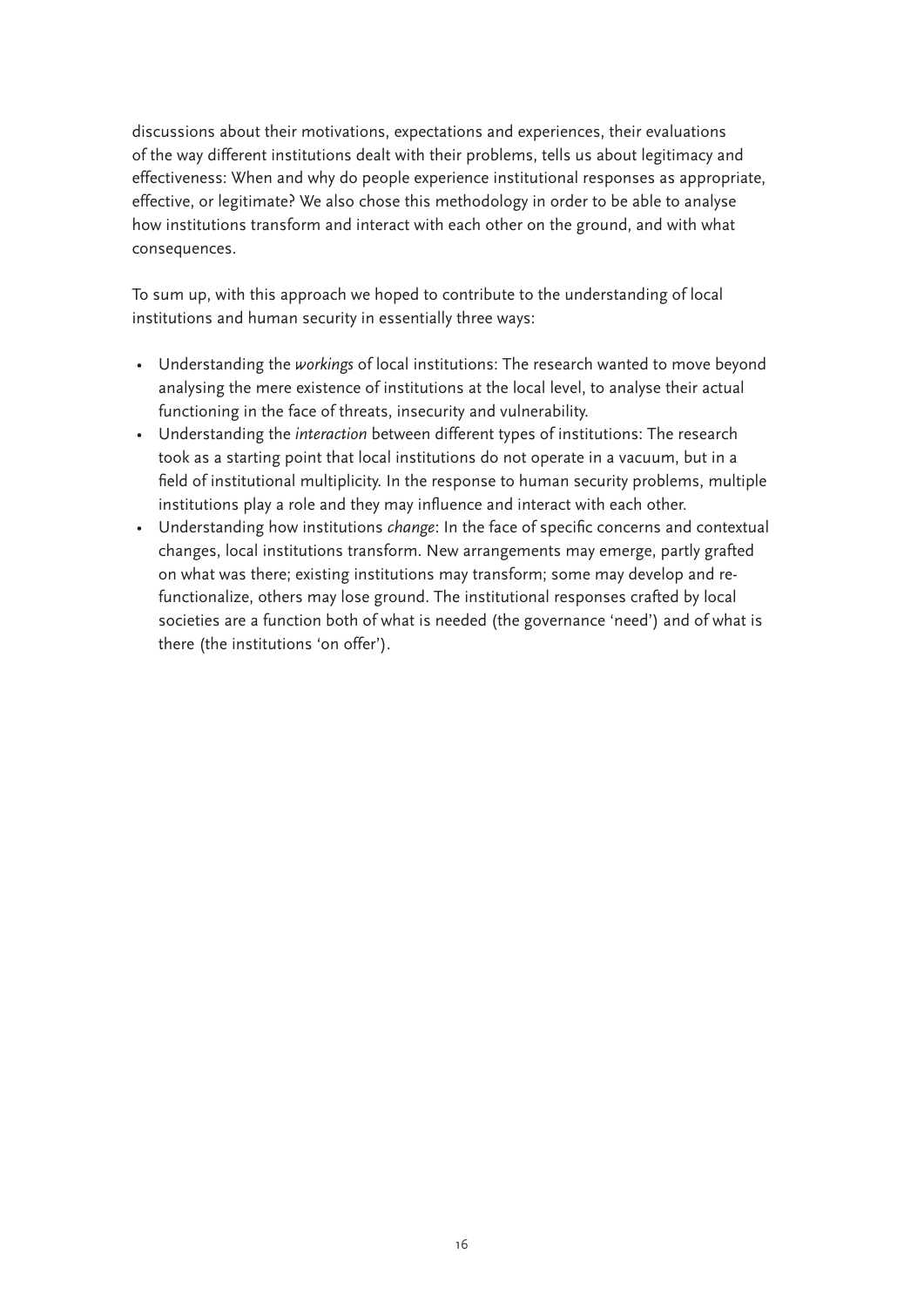# 3

# **Research set-up and process**

### **Research set-up**

The initiators of the programme at Oxfam Novib selected three countries for field research: Somaliland/Puntland<sup>4</sup>, Afghanistan, and South Sudan (where the study could not be completed). These countries were selected on the basis of a combination of theoretical and practical considerations. First, these are countries with a high state fragility, related to violent conflict, and where one would expect to find non-state institutions for local order, security and service provision at the local level (SORADI 2010, CPAU 2010, RBC 2010). Second, Oxfam Novib had partners in these countries which could be involved in the research.<sup>5</sup>

It was an explicit choice of Oxfam Novib to have the research conducted by local organisations, in line with their overall approach. In this way, Oxfam Novib would allow knowledge about local issues to be collected and processed by local actors, a modus which the organisation believed would contribute to capacity building, one of its core mandates. From a research perspective, this choice offered the advantage of overcoming access and language problems that would have seriously limited external researchers.

For each of the selected regions, Oxfam Novib identified local organisations which had a strong network and previous research experience 'on the ground' and which hosted the necessary research capacity. These organisations were then contracted for the research programme, each for three months. The research process included the development of a conceptual background paper by the IS Academy partners (De Regt et al 2010) and a preparatory workshop with the main researchers from the three countries to discuss the approach, the methodologies and the desired outputs. Scholars from Disaster Studies at Wageningen University (including the author of the present report) acted as resource persons and facilitators during the workshop. As an outcome of this workshop, the central research questions were defined (Oxfam Novib 2010b). In line with the ambitions of the programme, a range of qualitative methods were proposed, with semi-structured interviewing and focus group discussions as the main elements.

The research teams selected the regions and within these the specific sites which were considered particularly interesting for the purpose of the research, while also being

<sup>4</sup> This report follows the terminology used in the original report to indicate the border area between Somaliland and Puntland. This use of terminology does not imply any judgment on the formal status of the region.

<sup>5</sup> South Sudan would have been a particularly interesting case to understand how local institutions change in the face of post-conflict statebuilding.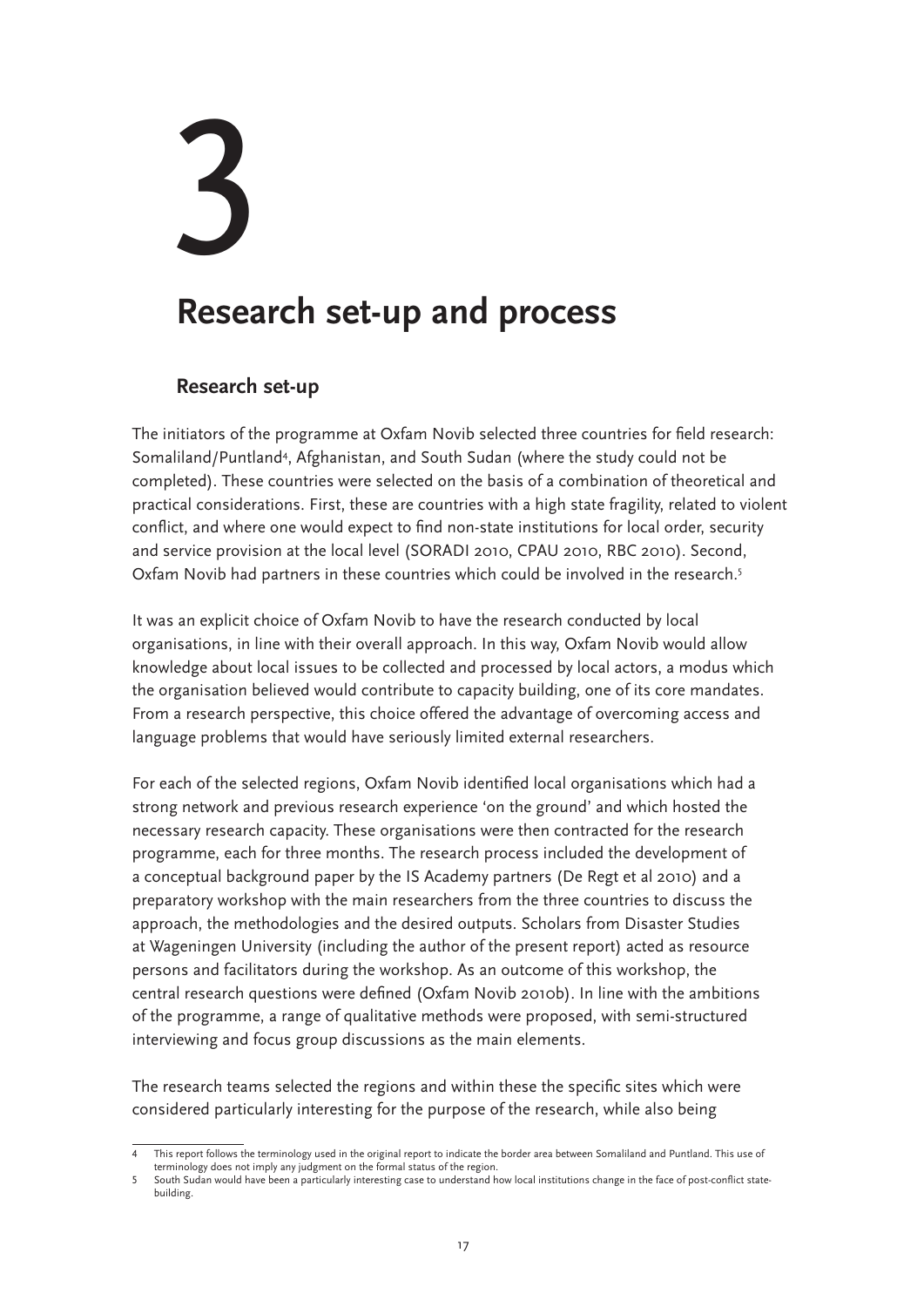accessible to the researchers. The teams were to adapt and operationalize the overall design into specific instruments (e.g. interview protocols) which allowed them to adjust to the specificities of the context as well as the capacities of the research team. In preparation for the fieldwork each of the teams wrote an 'approach paper' (SORADI 2010; CPAU 2010; RBC 2010) in which the choices were justified.

The fieldwork was organised and carried out by the local partners. In the three countries, research teams were formed with both senior partners and local fieldworkers. Reports were submitted for feedback to the programme responsibles at Oxfam Novib and academic facilitators from the IS Academy Human Security in Fragile States (including the author of this report). In response to the feedback received, the reports were finalised. This synthesis report relies on these reports.

As the research progressed, some limitations to the chosen set-up became apparent. One limitation was that the fieldwork itself was not followed closely by the research initiators or the academic facilitators from the Netherlands. This has implied that many of the key methodological choices, such as the selection of respondents, selection of interviewers, the interview protocols, and the processing of the interviews, have not been part of joint reflection. A closer look at methodological choices would have supported the interpretation of the findings. Closer contact during this period might also have avoided the unfortunate outcome in the South Sudan case, where the research team was not able to complete the study, even though they were active participants in the first phases of the research..

In addition, it became clear that the ambitions for the research, in terms of the depth of the analysis on the workings of institutions (incl. interaction and dynamics), could not be fully met, given the time frame and the background of the research teams.

# **Somaliland/Puntland study: Sanaag region**

The team at SORADI selected Sanaag region for conducting the study. It was selected for being the most remote and least developed area of Somaliland/Puntland, which has historically strongly relied on community structures and traditional arrangements for order, security and basic social services (SORADI 2011: 6/7). To this day, it is one of the regions least incorporated into state structures. Field research in Sanaag aimed at 'analyzing governance in conditions of protracted state failure and relative absence of formal government structures. [...] The research findings involve the practical attempts by populations and individuals […] to cope with the consequences of long-term state collapse and political crisis' (SORADI 2011: 3).

The collapse of the Somali central state has meant that government structures and services largely disappeared from the region (SORADI 2011: 73). Neither one of the two competing political entities has full effective control over the region, and especially in the rural areas there is a 'de facto absence of formal governance structures' (SORADI 2011: 74). Since 1997, the Somaliland administration has established a police force, judiciary systems as well as regional and district administrations, but these have been mostly limited to the bigger towns (SORADI 2011:14).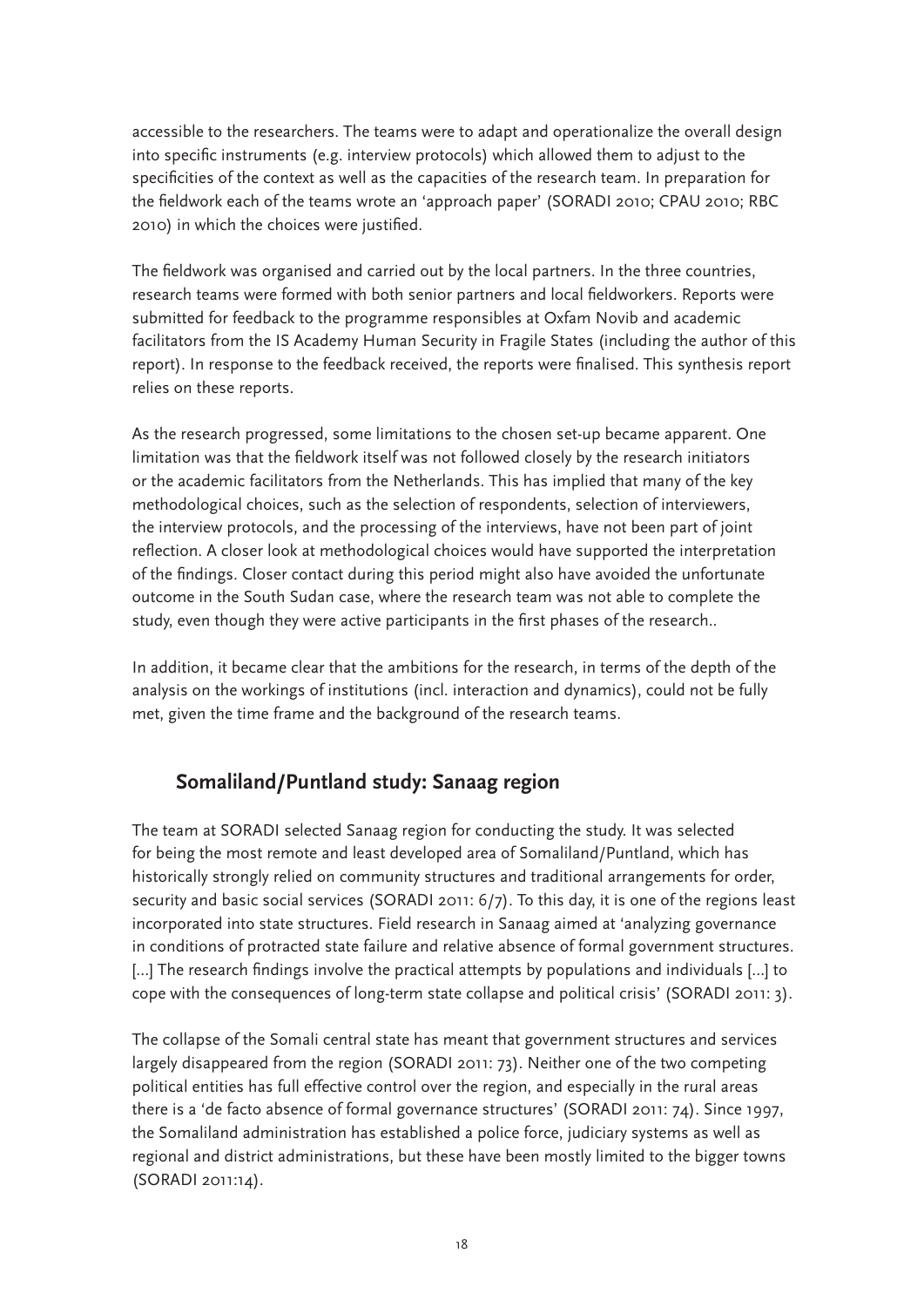The research focused on four communities situated on the clan-border lines in Sanaag region.<sup>6</sup> These villages were selected because they have relied on self-governance for a long period and have been at the frontline of the armed struggle between the Somali National Movement and the Barre regime. Most of these villages were also venues for the peace meetings during 1991-1993 (SORADI 2011: 9).

The research was conducted in several stages in a period spanning from April to December 2011. A mix of qualitative and quantitative methods was used. One-to-one interviews (60) were conducted with selected key informants including local leaders such as sub-clan and lineage elders as well as other community members, and representatives of the regional and district government. Several focus group discussions were held and participatory appraisal techniques were used to rank institutions according to their importance in the local context. In addition, a questionnaire was conducted including 40 individuals forming a cross section of the studied communities.

The research was organized and conducted by a team of researchers and enumerators led by Haroon Ahmed Yusuf, deputy director of SORADI, based in Hargeisa, Somaliland (SORADI 2011: 7/8).

In addition to the general appraisal of institutional complexity, the field study focused on two particular issues of concern affecting human security at the time of research: the drought that faced the region in the first half of 2011 and a conflict between two clans that led to violence in the second half of 2011 (SORADI 2011: 8). These were two situations experienced by people as critical threats to their security putting their existence under pressure.

# **Afghanistan study: Takhar and Kunduz provinces**

CPAU was the organisation in charge of the Afghanistan study. The CPAU team decided to focus on two areas of key concern in human security as experienced by 'ordinary Afghans'. The rule of law, especially the role of the informal justice system was studied in Takhar province. Water access and institutions that govern water distribution, were studied in Kunduz province. These areas of focus were chosen based on previous research by CPAU, and motivated by CPAU's familiarity with the area, allowing the researchers to build on the contacts and trust already established (Rassul 2012: 3).

In both provinces, decades of war and violence lead to the breakdown of institutions, both state and non-state. In Takhar, the decades of war severely damaged both the material infrastructure (e.g. court houses) and the human capital of the formal justice system (Rassul 2012: 17). Takhar province was at the frontline of war between Mujahedeen and Taliban, leading to the collapse of the justice system. The fall of the Taliban created a vacuum (ibid: 23). Considerable investments have been made since 2001 but these have not been able to bring it up to the required level (ibid: 17). In Kunduz, traditional water management structures eroded, which has given rise to pervasive conflicts around water management (Rassul 2012).

<sup>6</sup> Jidali, Carmaale, Shimbiraale and Dararweyne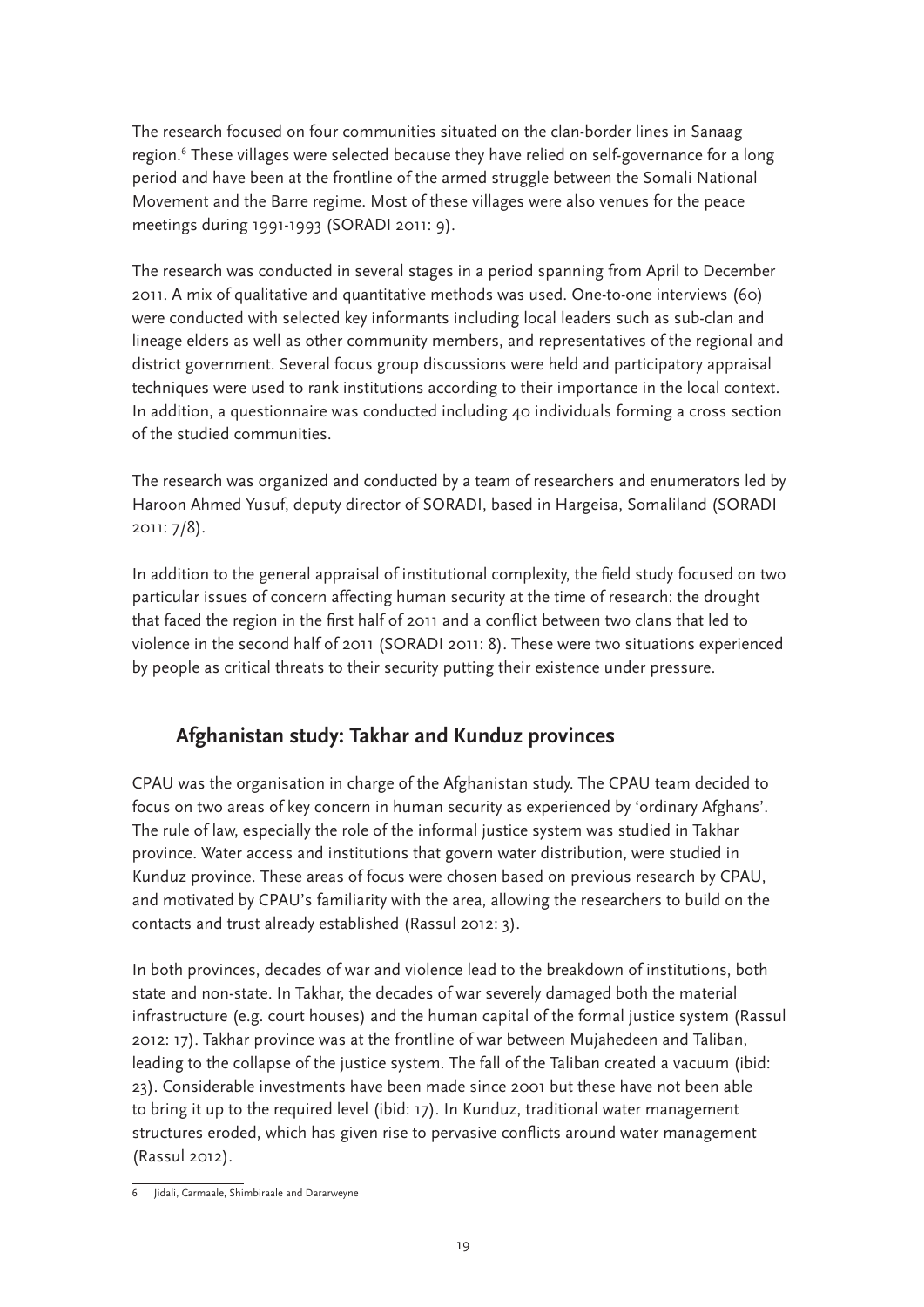Local Afghans in Kunduz and Takhar expressed a strong concern with physical security: they identified peace and security as a basic requirement for human security. In addition, they had strong concerns with their economic and livelihood situation. Many respondents were insecure about being able to provide for their families (Rassul 2012: 5/6).

Data collection in both Takhar and Kunduz took place between June and October 2011, in two rounds. The research team employed qualitative methodologies. The first round relied mostly on focus group discussions including community members and formal and informal officials (four focus group discussions in each province). The second round of data collection was done through structured interviews with employees or leaders of formal institutions, informal institutions, as well as with community members (30 in Takhar, 57 in Kunduz) (Rassul 2012).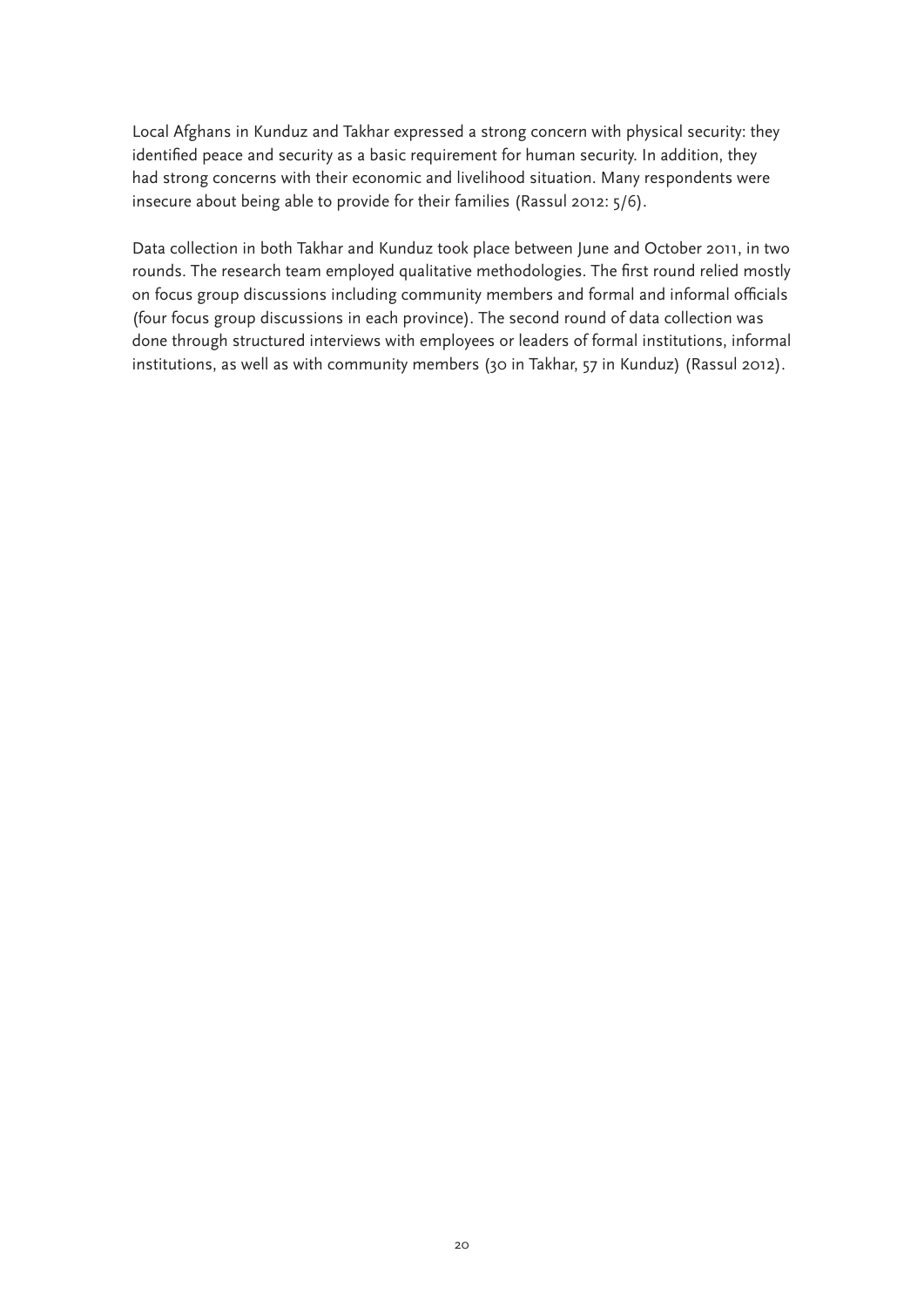# 4 **State and non-state institutions 'on the ground'**

The studies in Somaliland/Puntland and Afghanistan clearly brought out the importance of customary and informal institutions in everyday life. In both cases, state presence has been affected by violent conflict and on-going political contestation. Efforts at state building are on-going but, at the time of research, these had as yet done little to increase the presence or legitimacy of the state 'on the ground'. Local institutions developed to this background of a distant and contested state. This did not mean that the state was absent or irrelevant in people's understanding. Perhaps surprisingly, the state was a central reference also for people mostly governed, in everyday life, by customary institutions.

# **The importance of customary institutions**

In both regions studied, customary institutions were found to be prominent, well-rooted in local society and highly significant in resolving issues of order, security and conflict resolution, and resource access and management. These institutions have evolved largely in the context of historically absent or distant states. Protracted conflict had the effect of further limiting the effective presence of the state, which created both the room and the necessity for local arrangements and institutions to develop.

In Sanaag region, the research found people to rely strongly on traditional arrangements and institutions. The collapse of the Somali central state has meant that state structures and services largely disappeared from the region (SORADI 2011: 74). In response, people turned to what they knew, leading to a strengthening of customary institutions. As the report puts it: Sanaag 'has seen the reconstitution and emergence of a whole range of informal arrangements, associations and local agreements between non-state authorities such as clan elders, customary authorities, and community based organisations and transnational businessmen that try to cope with the uncertainty of state collapse and political crisis' (SORADI 2011: 3). The customary system is unchallenged: 'All the respondents agreed that the traditional system of governance comprising the Council of Elders, clan and subclan chiefs, and religious men are the most trusted and effective social arrangements and institutions in the region' (SORADI 2011: 14). The state is experienced as largely absent: 'Government agencies have been inactive since the collapse of central administration in 1991'(ibid).

Respondents relate the salience of customary arrangements to the history of state disintegration and retreat: 'Though the traditional system of governance has always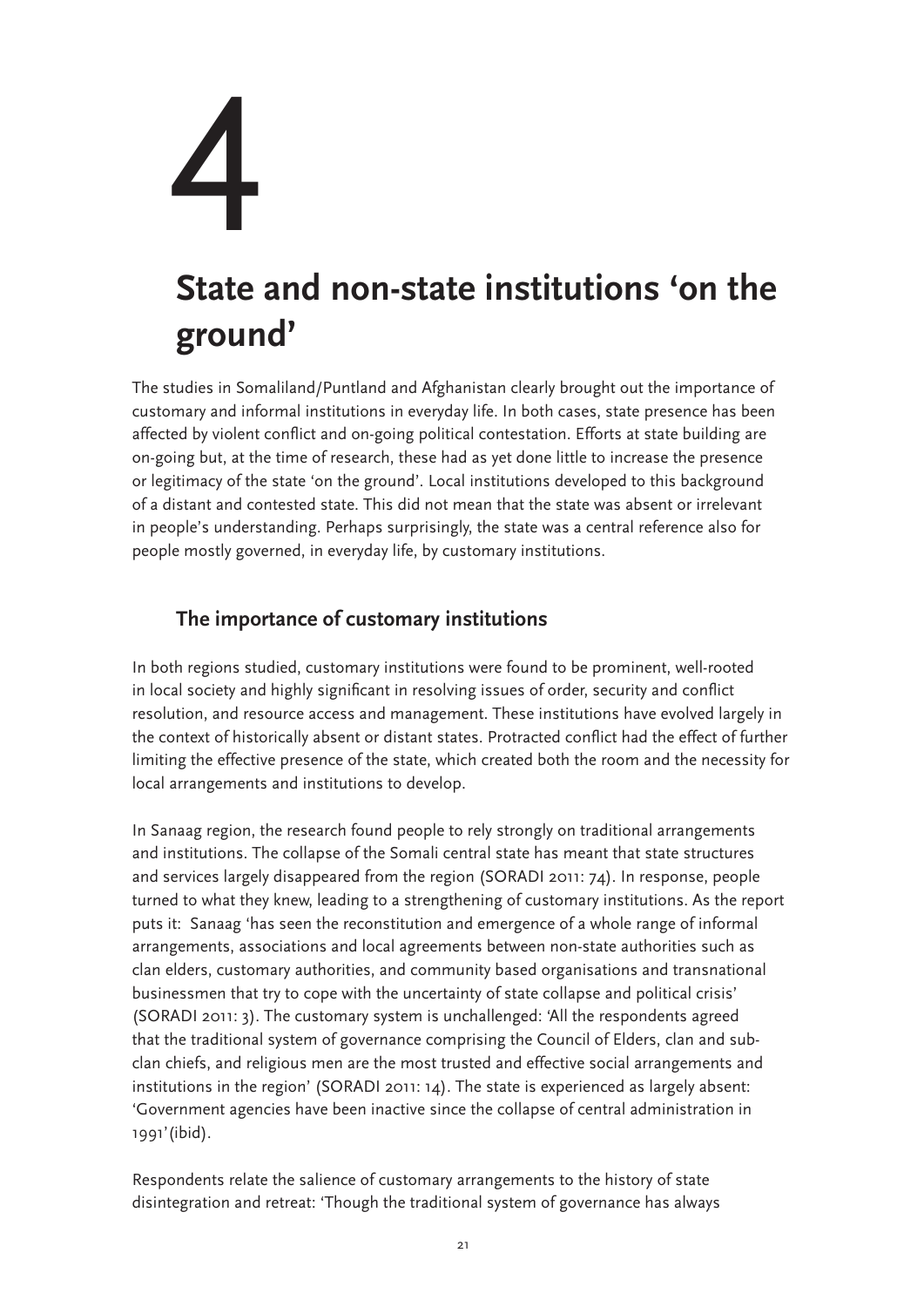functioned in parallel with the formal state and government, it was during conflict and after the collapse of the state that the Somali people, including those in Sanaag, turned back to their 'tradition' as a source of knowledge and experience for solving their problems and started seeking the Elders to restore stability' (SORADI 2011: 17).

For Takhar, Afghanistan, the picture is similar. Fieldwork in Takhar province indicates that 'the informal justice institutions are the primary institutions turned to by the community members when facing a conflict. All respondents, no matter their age, gender or societal status, have answered that whenever faced with a justice issue, they first approach the informal justice institutions' (Rassul 2012: 17). In this province, 'the formal legal system has never really been centralized or managed to adequately penetrate into rural areas of the country' (Rassul 2012: 7). Formal rule of law has been 'fragmented' and had 'limited reach, especially into rural areas' (Rassul 2012: 8).

Alongside this ineffective and fragmented formal legal system, the informal justice system has developed and become central to justice at the local level. Disputes that cannot be solved at the level of individual families are solved through informal justice institutions, amongst which the *Jirga* and/or *Shura* are the most significant. (Rassul 2012: 8) These institutions are 'well developed' and 'deeply embedded' in local society (ibid: 9), and thus fill the gap left by formal justice institutions. It is estimated that around 80% of all disputes in Afghanistan 'are solved through the informal institutions' (Senier 2006, Coburn & Dempsey 2010, in Rassul 2012: 10).

The field study on Kunduz, on water governance, sketches a slightly different picture. Here it was not state governance, but a traditional institution for water governance that was undermined by the years of conflict. The distribution of irrigation water in Kunduz has historically relied on the *Mirab* system (discussed in more detail below), backed by the state. Fieldwork in this region found that the war has however eroded the effective working and the legitimacy of the *Mirab* system and that it was losing ground. People have increasingly turned to the informal justice institutions to solve water-related problems previously addressed by the *Mirab* (Rassul 2012).

# **'Home-grown' institutions: Tradition, and more**

Many of the most prominent and significant institutions found during fieldwork in the regions of study can be called 'customary', that is, rooted in the customs and traditions of the local society and 'informal', in the sense of , not designed or managed by the state system. These institutions are associated with historically grown social formations (clans, tribes, localities). They are perceived by local actors as 'home-grown', developed in and recognised by the local society.<sup>7</sup> In addition to arrangements rooted in tradition, the field studies also showed emergent community-based arrangements to respond to specific needs. Though at least partly grafted on customary forms of deliberation and consultation, these arrangements take on new forms and functions.

This does however not exclude that they may have been shaped by state intervention in the past, as is quite clearly shown in the case of Afghanistan.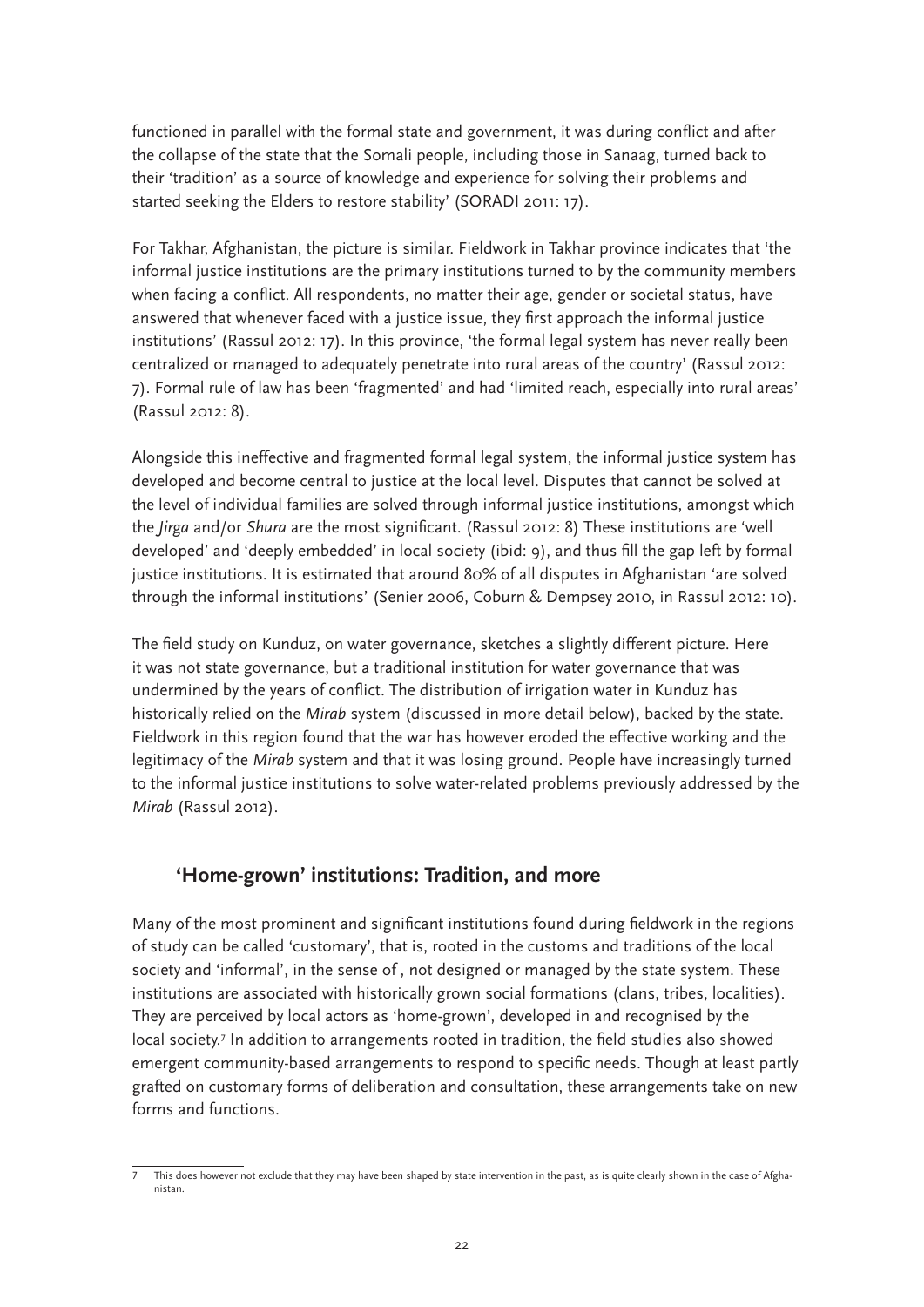

*A village/clan Guurti discussing drought problems.*

In both case studies, customary institutions referred to include authorities, as well as bodies of norms and rules, and mechanisms for consultation and deliberation. In Sanaag, many of the traditional institutions are organized on a clan or sub-clan basis. The main institutions include the *Guurti* or Council of Elders, which exists at different levels, from the local to the national. The main role of the *Guurti* at the local level relates to dispute settlement and resource management, but their function is often broader: the *Guurti* 'plays the roles of all the non-existent or ineffective government institutions' (SORADI 2011: 18). *Guurti* members are nominated by clan members and 'serve without payment' (SORADI 2011: 18). At the level of individual villages, one finds village headmen and committees (SORADI 2011: 19).8

These customary authorities work with and enforce a body of rules known as *Xeer*, or 'covenants'. There are 'typically strong sanctions for violating these *Xeer,* with monitoring and enforcement controlled by the *Guurti* or Council of Elders' (SORADI 2011: 40). A last key element in customary arrangements in Sanaag are the *Shir*, gatherings or meetings which are called to address 'any major decision that would impact the community, whether it concerns the distribution of resources, creation of laws, or, most importantly, resolving conflicts' (SORADI 2011: 23; following Lewis 1999).

In the informal justice system in Afghanistan we similarly find customary authorities, meetings and a body of rules. *Jirga* is the term used for the 'consultative gathering' which can involve a few or a large number of people (Rassul 2012: 8). The term *shura*, from Arabic, similarly refers to the process of 'consultation', though it has a more permanent character, like a council (Rassul 2012: 8/9; following Coburn and Dempsey 2010). These informal institutions function at community or supra-communal level. They work on the basis of a customary body of rules and norms called *narkh*, and the views of the authorities in charge, the *marakachian,* a body of esteemed elders and leaders. The judgement they issue, the *prikra*, is morally and socially binding (Rassul 2012: 9).

Next to these institutions based on tradition and custom, the Sanaag study highlighted the importance of flexible community-based arrangements, the so called 'ad hoc committees'. These are committees formed at the community level to respond to specific needs and

<sup>8</sup> Most of these institutions are mostly or exclusively open to men. Women hold weekly meetings, the Sitaad, which serves as a coordination and dispute resolution institution between women (SORADI 2011: 20).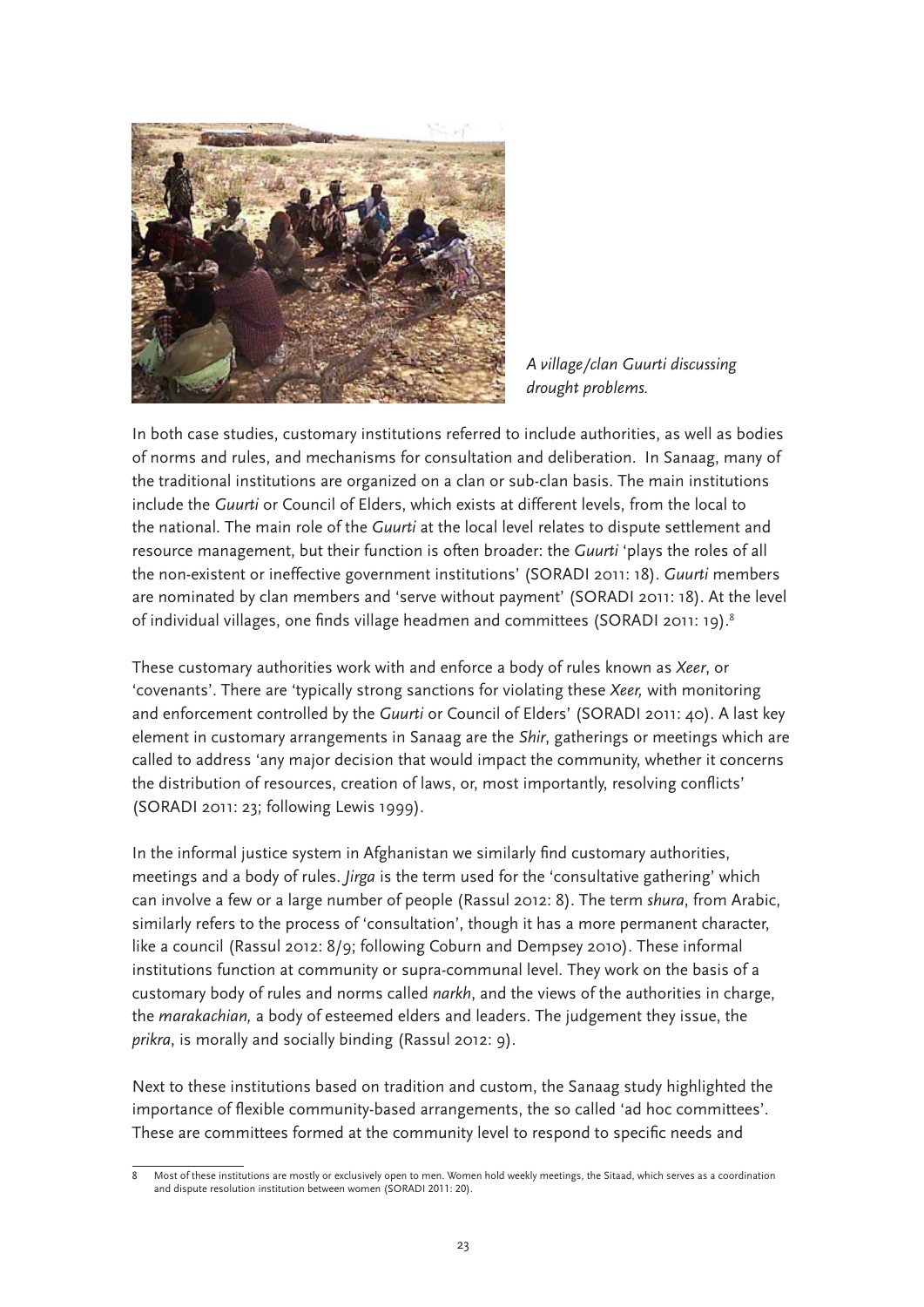critical events: 'Whenever a certain type of crisis happens they respond by forming an ad hoc committee which is assigned to look after that issue until […] [it] no longer is a threat to peace and stability of the community. The ad hoc committees constitute the basic social arrangements or institutions that serve the community in various capacities' (SORADI 2011: 15). Interestingly, these committees are only referred to, in the study, by their English name. It is not possible, on the basis of what the Sanaag study reveals, to go into further detail about the history of these committees (are they based on earlier forms of social organisation or a recent innovation?), or the way they relate to the *Guurti*.

Also the Afghanistan study shows that the traditional goes hand in hand with flexibility and innovation. In Kunduz fieldwork found that the informal justice system, based on *shura/ jirga*, started to assume a broader range of functions that had not been part of its traditional mandate, such as, in this particular case, issues of water governance.

# **Other non-state institutions: local civil society, international agencies, the private sector, and armed groups**

Both studies found that other non-state institutions were present in the local institutional landscape, next to the customary structures.

The Sanaag study mentions a range of institutions that fulfil governance functions to compensate for the 'missing' state: trade and business networks (especially in the urban settings), loan providers, and local and international NGOs: ' Many non-state actors emerged and assumed government roles' (SORADI 2011: 20/21). The study elaborates most on the role of international NGOs that engage especially in service delivery, and sometimes in the provision of humanitarian aid. The study stresses that these organisations generally coordinate their activities with the *Guurti* or village committees (ibid: 33), in what is overall deemed a rather successful combination.

The Afghanistan study on the contrary brings out the role of armed groups opposing the Afghan state. In the regions they control, armed opposition groups form another layer of governance, next to the customary governance. These groups may function like a parallel state. In some cases, as shown, they develop 'their own complex legal system': 'In AOG [armed opposition groups] controlled areas, when a dispute cannot be solved by local informal institutions, the disputants will turn to the local AOG commander' (Rassul 2012: 14). The case, if not resolved, can be taken up at higher levels, e.g. the Justice Committee of the AOG District Commission.

# **How does the state fit in?**

Does the state have any place alongside non-state institutions exercising governance? In the studies on Afghanistan and Somaliland/Puntland, the state is both 'absent' and 'present' in the local institutional field. Though fieldwork highlights the limited presence and effectiveness of the state, and brings out the reliance on customary and other non-state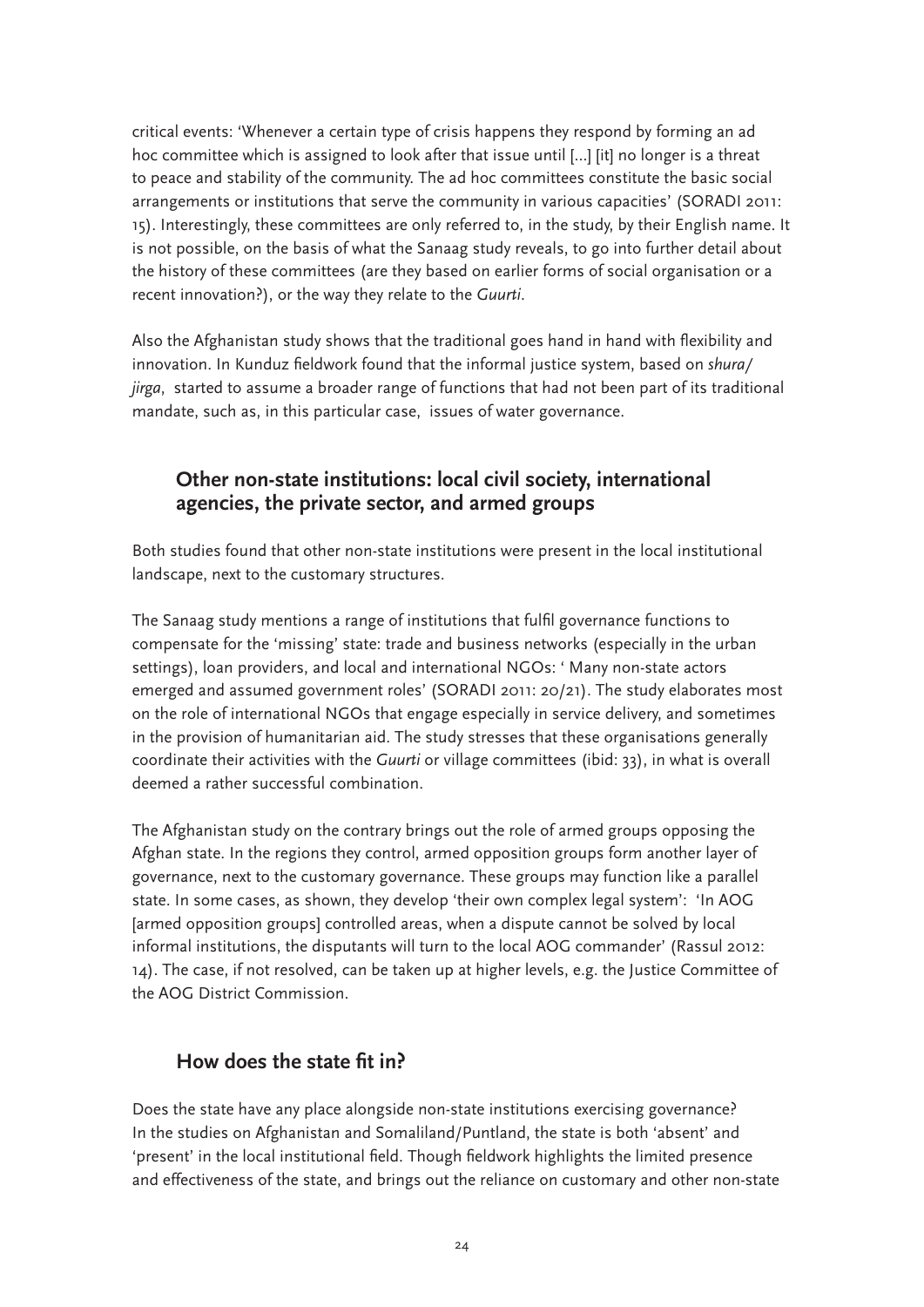institutions, it also found the state to be part of people's horizons and to be present as an *idea* (Abrams 1988 [1977]) and a resource.

People are supposedly connected to the state through structures that reach down to the local level. These are, however, experienced as far removed from the immediate on-the-ground realities of people's lives. In the case of Sanaag, following the introduction of a multi-party system in Somaliland in 2001, elected District Councils were formed in 2002 (SORADI 2011:28), 'elected by and represent[ing] all the major villages' in the district (SORADI 2011: 27). However, the fieldwork suggests that these bodies remain geographically distant and come into the picture only under extraordinary circumstances, i.e. when the problem at hand exceeds local capacity to handle it. Respondents 'confirmed that they rarely see or meet the representatives or authorities of the formal governments that claim jurisdiction over their localities. These entities come to the areas only when they need the political support of the local people and their leader' (SORADI 2011: 63).

In everyday life, people experience the state as 'missing' or 'absent', yet it was certainly present as a *reference*. Respondents voiced concern with this 'missing' state, upholding an ideal in which the state would be the ultimate provider of order, security and services. In this regard, CPAU noted 'There is a strong belief among the respondents […] that it is the state which is responsible for providing security' (Rassul 2012: 20). Respondents understood local institutions and arrangements as 'nested' in this bigger construct of the national state (Ferguson & Gupta 2002). The fieldwork shows how people consider the state as a fall-back option when problems cannot be solved locally.

# **Relative legitimacies**

In the regions of study, a situation of institutional multiplicity was found where 'governing' is done by both state and non-state institutions. How do local actors perceive and experience this multiplicity? How do they plot the customary, state and non-state institutions in relation to each other? In both cases, people were found to compare and contrast institutions in terms of their legitimacy and performance. Typically, the worst classifications were being reserved for the state. As put in the Afghanistan study: 'Most respondents declared that they see the government as entirely corrupt and always seeking to rob its people of their money, without solving any of their problems (Rassul 2012: 35).

In Sanaag, respondents were asked to judge local institutions on the basis of criteria developed together with them. These criteria included achievements, honesty and patience; justice and equity; transparency and accountability; decision making capacity; willingness to take advice; how fast they respond to needs; voluntarism; and concern for marginalised groups (SORADI 2011: 60). From people's ranking of institutions based on these criteria the *Guurti* and other customary leadership rank amongst the highest, but so do NGOs (with regional variations). The government is ranked at the lower end (SORADI 2011: 61 table). This resembles the findings in Afghanistan (Rassul 2012: 18 box), where the following reasons are given for why people choose to come to the *shura*: they 'solve our problems without any salary'; 'they are honest', 'we know them better'; 'we can easily have access to them'.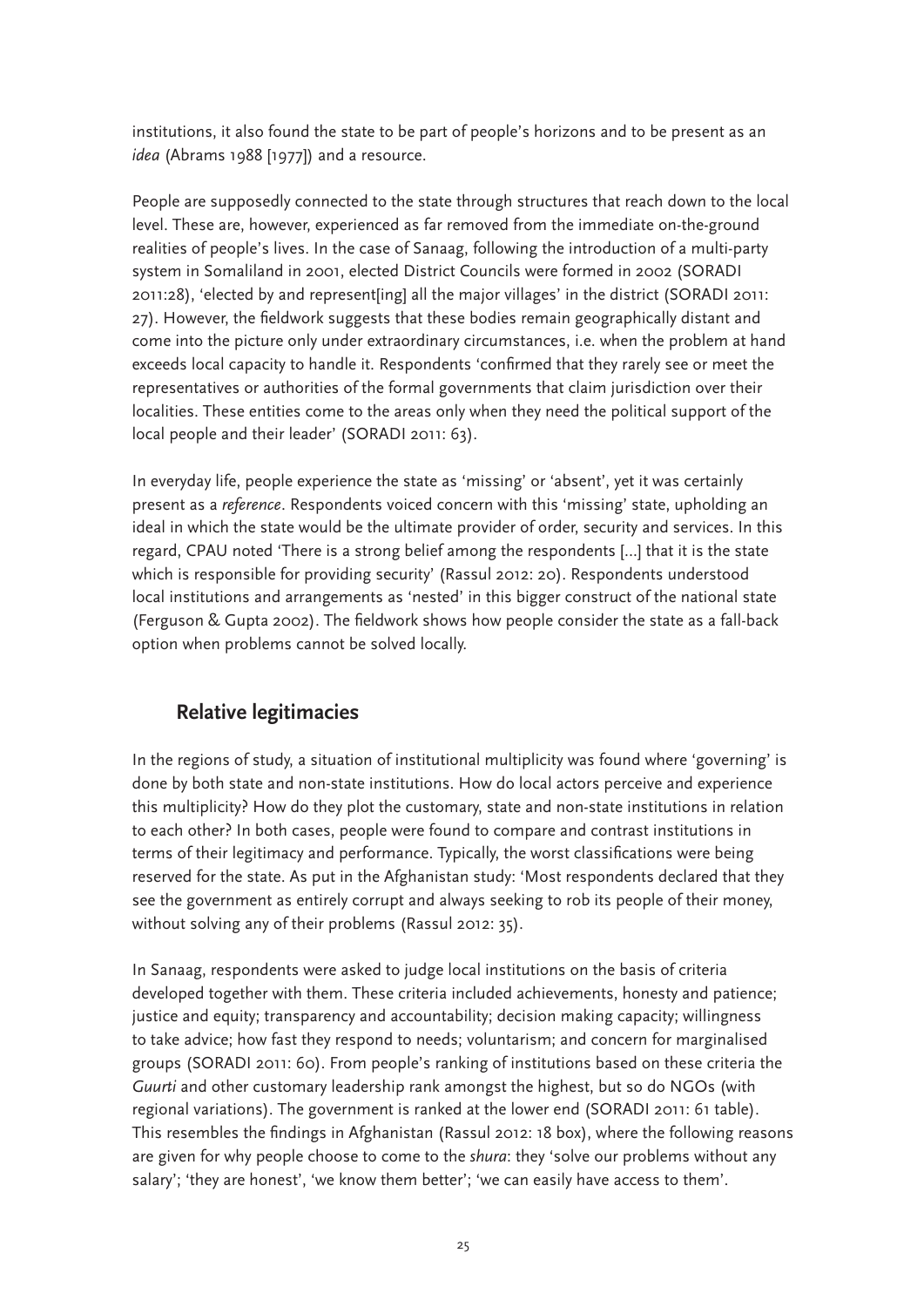State and customary institutions are contrasted in stark terms. In Sanaag traditional leaders are seen as 'relatively legitimate' whereas government officials are seen as 'predatory and corrupt' (SORADI 2011: 36). Government officials are discredited for using 'patronage and strategic co-optation' of clan representatives to 'mobilize loyalty from the community' (ibid: 36). Local governments are seen to lack skill, capacity and motivation (SORADI 2011: 30). Traditional leaders on the other hand are imputed with positive motivations, such as the willingness to serve their clan, though an interest in personal gain is not excluded: 'Most respondents believe that the primary motivation of the traditional leaders is to look after the interests of their clan groups, and that mostly includes stopping harm from coming to their groups.' (SORADI 2011: 15) This does not mean an uncritical attitude towards the customary system. Respondents recognised that traditional leaders are also motivated by other factors including clan interests, personal responsibility, 'prestige and financial gain, interest in leadership and empowerment' (SORADI 2011: 15).

The study in Takhar province (Afghanistan) similarly found that people tended to credit the customary institutions for being 'more accessible, trusted and time efficient', whereas they discredited the formal system for corruption, nepotism and bad performance (Rassul 2012: 17/18). Rassul suggests that: 'the positive perception of the informal justice system seems to be shaped more by the misconduct of the formal justice system rather than the conduct of the informal justice system' (2012: 17). However, it is also a positive choice. The research showed 'that people opt for the informal system because they are led by well-known, trusted, and respected elders, active in the community and with a reputation of being fair and devoted' (Rassul 2012: 19). In addition, 'decisions are made according to well-known traditional rules rooted in cultural values' (ibid). The informal justice institutions combine both traditional authority and sufficient competence, which contributes to decisions which satisfy all parties, in most cases (ibid).

Also the fact that the informal justice system in Afghanistan works with 'restorative justice' contributes to its legitimacy. Restorative justice, as has also been argued for other parts of the world, allows for a restoration of social relationships and with that of people's 'support structures, enabling people to manage various kinds of shocks' (Rassul 2012: 11). Informal justice seeks the reintegration of offenders into their communities, and thus minimizes the damage to the household of which they are part (Rassul 2012: 11, 12).

In both cases studied (Somaliland/Puntland and Afghanistan) the research found that the legitimacy of customary institutions relates to whether customary authority is seen as mandated by and accountable to communities. Respondents in the Sanaag study highlighted that community members have possibilities to influence the selection and performance of traditional leaders and village-level committees. Local customary authorities or committees 'cannot enforce their decisions without the support of the overwhelming majority of the community' (SORADI 2011: 39), though the question remains how such support is achieved. In the same vein Rassul concludes for the Kunduz study that it was precisely the lack of accountability of the traditional *Mirab* system that motivated people to turn to alternatives.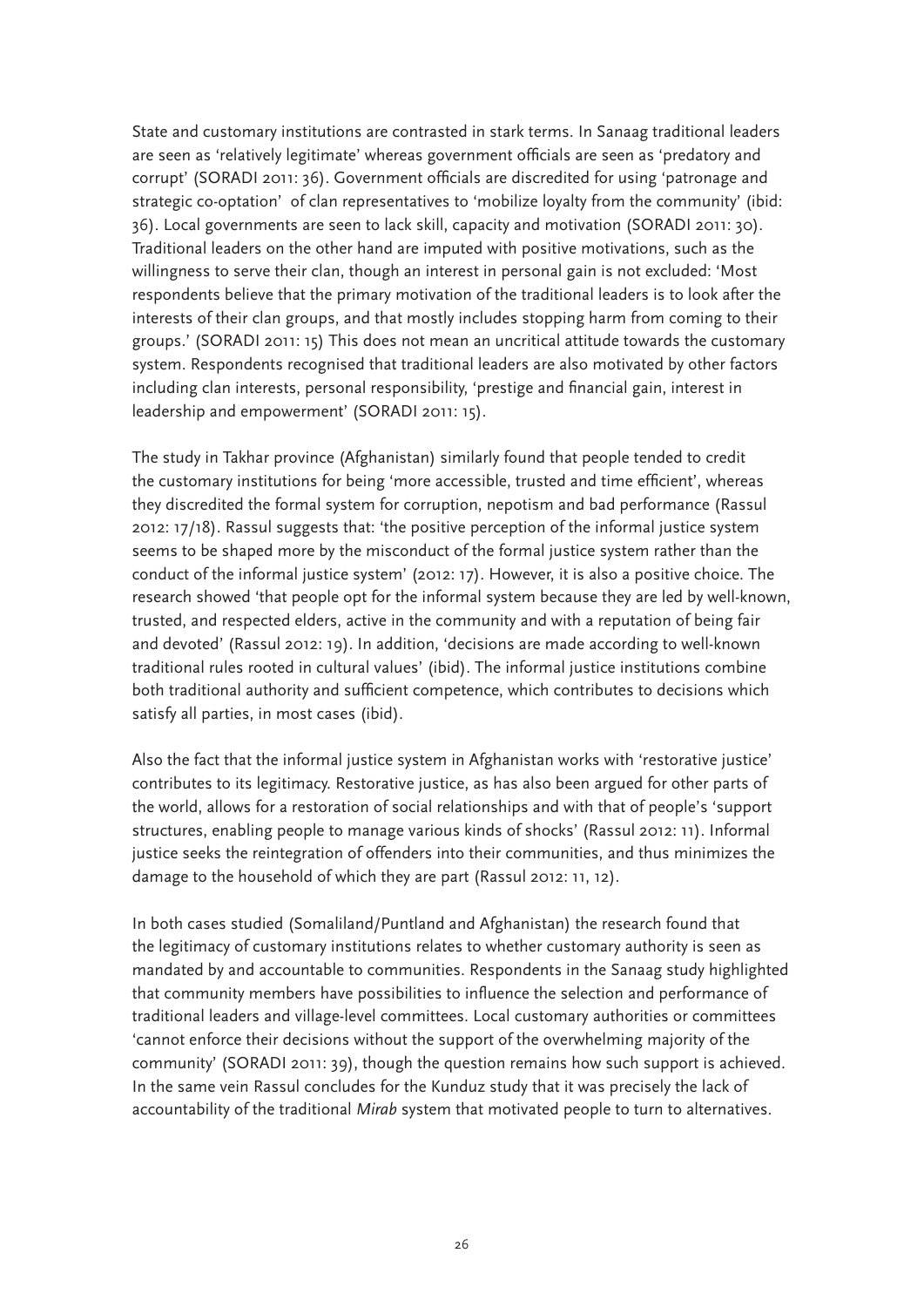# 5 **Local institutions 'at work': Interaction and change**

This section explores in more detail how state and non-state institutions interact and mutually influence each other in relation to specific problems. The analysis makes clear that a fair degree of functional complementarity exists between state and non-state institutions, especially in the case of Sanaag region, though instances of rivalry are also found. The studies also bring out that institutions, and the relations between them, transform, shaped by people's choices in the search of solutions for their everyday problems and insecurity.

# **State and non-state institutions responding to crime and violence**

In both Sanaag and Takhar the administration of justice and prosecution of crimes, is a task in which both state and non-state institutions play a role. This topic offers an excellent window on the nature of the interactions between different sets of institutions.



*A gathering for the announcement of the resolution of clan-conflict.*

In the case of Sanaag, customary and state institutions were found to complement each other. In general terms, respondents – even those in government functions - highlighted the primacy and strength of the customary institutions: 'Many respondents that were government representatives on the district and regional level admitted that the secular law system and the police rather assist the traditional authorities in fulfilling their functions than the other way around; and most governmental officers admitted quite openly their dependence on traditional elders: 'without Elders we could not do anything' (Erigavo police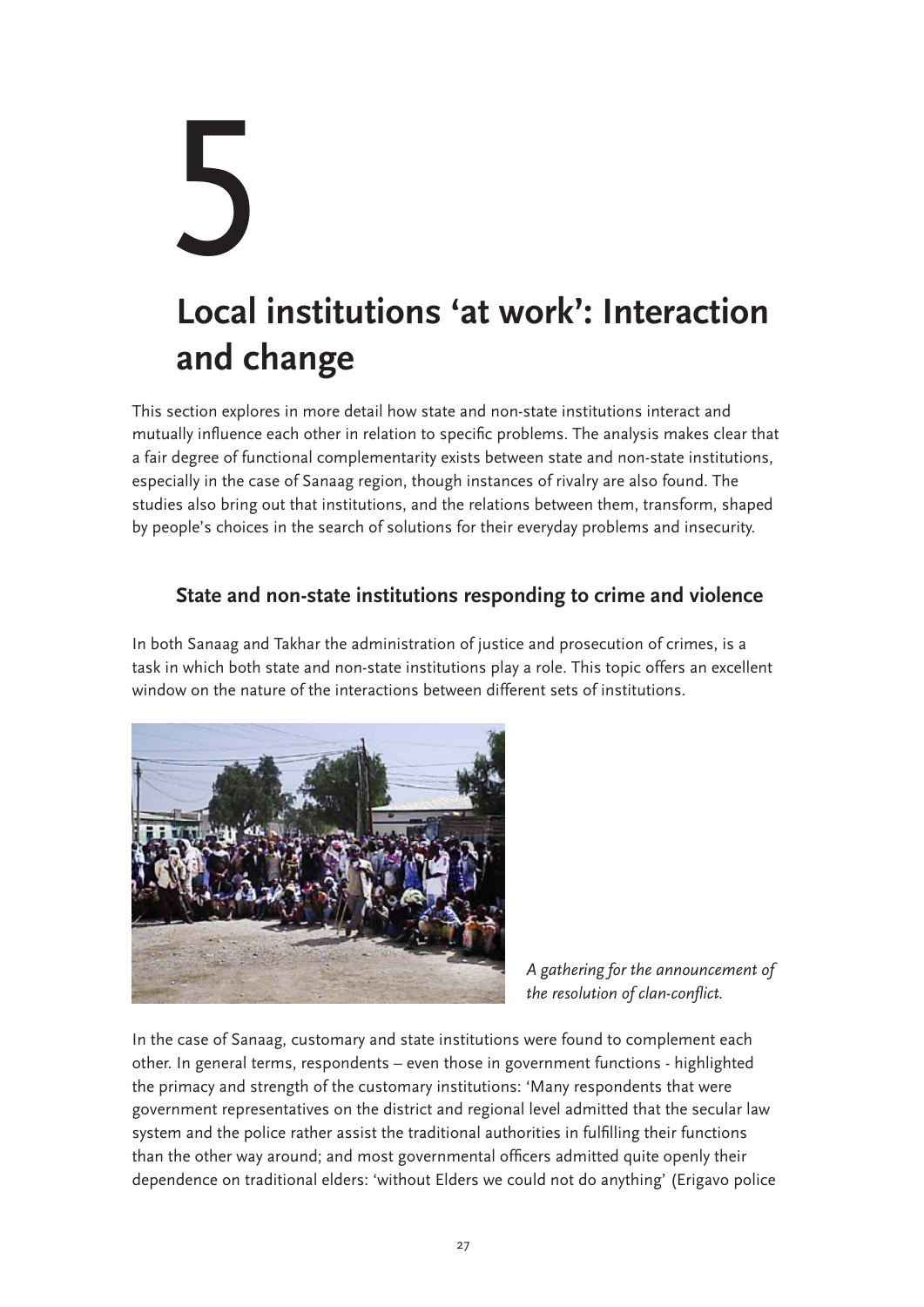commander). The common view throughout Sanaag seems to be that the main function of the police is to assist traditional authorities' (SORADI 2011: 26). There is some recognition also for the fact that this works both ways: ' the strength of the local authority also depends on strong government backing', as they can call in police assistance for law enforcement. (ibid: 68). The relation is one of 'nested' institutions: the government comes into play mostly when the 'traditional system fails to resolve the conflict' (SORADI 2011: 16; Ferguson & Gupta 2002).

In response to specific – and sometimes new - challenges, a pragmatic and functional division of labour was developed. The fieldwork in Sanaag presents an interesting case of this. In Sanaag, elders, government officials and security forces collaborated to stop a cycle of revenge killings and armed clashes that went on for several years. Longer existing tensions between two sub-clans escalated as a police commander of one of these sub-clans was killed by gunmen from the other sub-clan in 2009. The conflict then broadened into an open confrontation between the latter sub-clan and the Somaliland military, which was brought in by the Governor to control the situation (SORADI 2011: 44). The sub-clan elders captured the murderer who was brought before a traditional council of elders as well as a sharia court. The civil court in turn executed the verdict (execution). On each side, a Committee of seven Elders was set up to manage the case and contain further violence. They acted also as the liaison with government officials and the police.

These efforts, however, could not stop the cycle of violence, and further killings took place. The conflict attracted national interest and clan elders from other regions started to insist on a solution. A mediation committee was formed with five elders from each of the rivalling sub-clans, with the assignment 'to investigate all murder cases and come up with a final ruling based on the traditional Xeer' (ibid: 52). They would implement the decisions taken 'with the help of the government' (ibid). Security forces enforced a curfew and were able to restore security (ibid: 53). In addition, fifty selected elders on both sides would take an oath to agree to the outcome of the mediation committee and ensure local compliance. The central government acted as the 'coordinating body' between the different groups.

This is a clear case of institutional multiplicity where different institutions complemented each other: decisions were based on *Xeer*, endorsed by all relevant actors, state and customary, and then 'filed with the district and regional courts', copies being sent also to the national high court (ibid: 54). Concerted efforts were taken in response to a situation that neither the state nor the elders were able to address on their own. An important factor in this multi-institutional solution was the fact that both victims were police officers. Elders argued that this meant that the cases exceeded their normal capacity (e.g. the responsibility to capture the fugitives) and that instead the responsibility 'was on the side of the Somaliland government' (ibid: 51). The case posed a new question: 'the question is who is liable or responsible for the death caused by a police commander; the government or his sub-clan?' (ibid: 55).

The study in Takhar province, Afghanistan, similarly found interaction between the formal and informal justice institutions, leading in this case to a hybrid system, where institutions intertwined. The different institutions were found to be 'in the process of adapting to each other' with 'the notion of formal versus informal [is] slowly diminishing' (CPAU 2012, in Rassul 2012: 20). Citing from the report: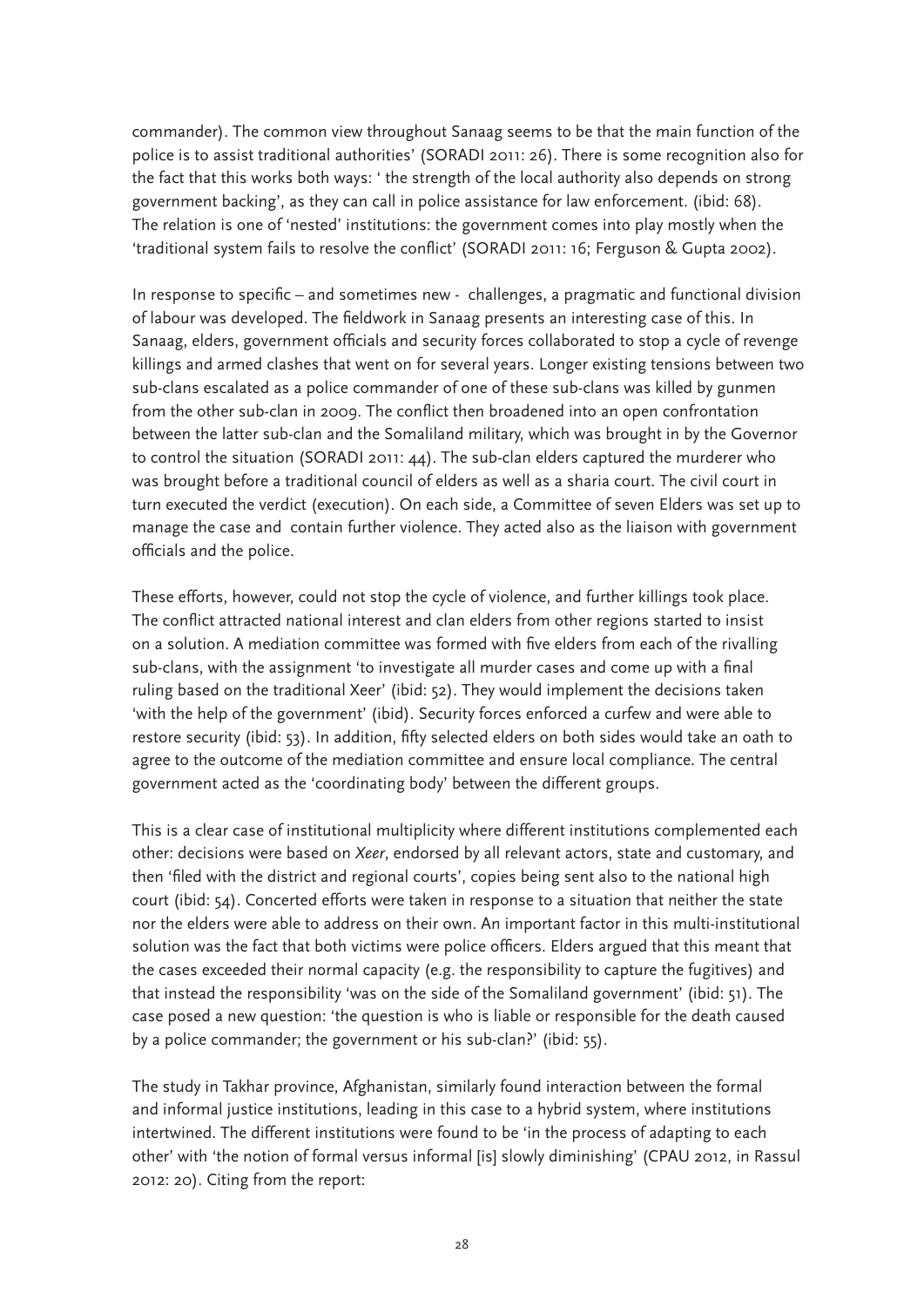'The informal system is often focused on solving local cases which do not involve criminal acts, while the formal system is in charge of criminal cases, from assault, to murders, kidnappings, and criminal offences. […] The formal and informal justice institutions have responded to people's needs and the situation at hand by increasing their communication with each other in terms of cases being referred to each other by either institutions and official documents sent by the formal system to the informal on specific cases that they had resolved. During the field research in Takhar CPAU found that there are instances where the informal system cannot resolve a dispute, primarily criminal cases and thus [the in]formal [system] refers it to the formal court system. While on the other hand there are minor civil cases which are deemed to take too much unnecessary time in the formal system which are referred to the informal system. During focus groups discussion in Takhar the respondents also mentioned a few instances where a dispute had grown worse in the formal system and was sent to the informal in order to get it resolved.'(ibid: 20/21, based on focus group discussions in Takhar)

The study concludes that the informal justice institutions have become a 'key component in people's lives and in their strategies in addressing various human security concerns. [..] People use these institutions in order to access the formal system and thus minimize individual exposure to the shortcomings of the formal system through a collective approach' (ibid: 37).

The study in Kunduz identifies a third actor in the field of justice: the justice system of the armed opposition groups. The study found this system to enter into competition with the customary justice system; the system of the armed opposition groups was found to put the informal system under pressure (ibid: 14). The study judges that the AOG justice system is 'not corrupt, swift and is rigidly enforced', however, unlike the customary justice system, it is 'not focused on restoring relationships' and 'not in line with local traditions' (Rassul 2012: 15). The study makes an interesting remark on women's access to justice: this is limited in both the formal and the informal justice system, where women are dependent on male relatives. In some cases, women can expect better outcomes from Taliban justice – the AOG system (Rassul 2012:15). This is an issue that deserves further exploration.

### **Multiple institutions responding to drought**

During the fieldwork period in Sanaag, in 2011, a severe drought affected the region, leading to water shortage and high levels of livestock death. This led to high levels of livelihood stress. The situation prompted institutions at all levels to a response. The drought was a critical event that put existing institutions and governance arrangements to the 'test', and revealed their response capacity, their capacity to deal with new, unprecedented situations, and their capacity for concerted action.

The affected herder families initially relied 'on their own resources and assets, such as distress sale of their livestock' (SORADI 2011: 22). As the problems worsened communitylevel solutions were sought. The Village Committee took on a prominent role linking other key actors such as the *Guurti* and the District Council representatives. As the study put it: 'the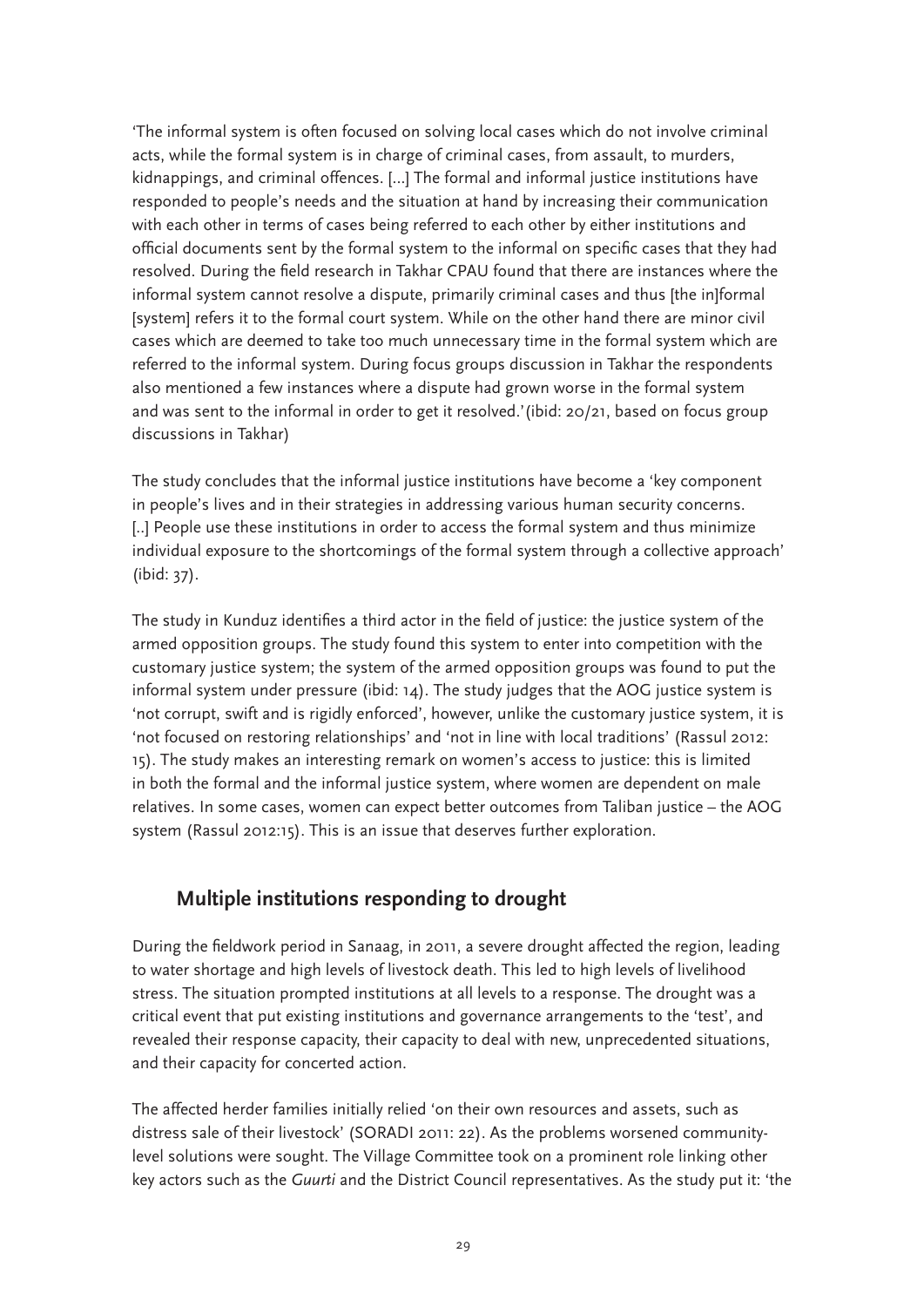

*An Council of Elders waiting for a Government delegation to discuss community issues.* 

village committee is the primary interface of traditional/local and formal/national structures and is where the interaction takes place' (ibid: 23).

In various localities so-called Drought or Emergency management committees were formed by the population (an example of the ad hoc committees mentioned in the previous chapter). For each of these committees, 5-7 members were selected for their 'experience and capability to guide the community' and 'come up with solutions to mitigate the effects of drought' (ibid: 23). Some of the committees included *Guurti* members. The Drought management committees collected information on the extent of the problem, consulted with different groups of population and proposed a number of measures, related to water management and distribution. They also organized calls for assistance to government, NGOs, and businessmen (ibid: 24-26).

Given the region-wide impact of the drought, the issue was taken to the level of the regional government. The governor of Sanaag called for an emergency meeting which included regional governmental representatives as well as police and military commanders as well as prominent *Guurti* members (ibid: 28). In the meeting it was decided to 'alert the national government and the international humanitarian agencies' and 'appeal for drought relief'(ibid: 28); to create Drought response committees at the regional and district levels, and 'officially recognize' drought committees that had already been created at the local level by the Village Committees and local *Guurti* (ibid: 29).

The Drought Committee at district and village levels coordinated their actions, seeking to build on each others' strengths. The District Drought Committee was responsible for fundraising and developing and executing a drought response plan, mostly water trucking. (ibid: 29): 'The District Committee published and disseminated the drought response plan, including the allocations and distribution plans to different villages and locations. This information is made public in order to reduce conflict over the sharing and distribution of resources' (ibid: 29). The village-level committees on their turn developed a 'plan of sharing, allocating and distributing the resources among the affected villages and communities': 'The responsibility for the distribution and sharing at the village and rangeland locations is assigned to the Village Committees', including the local *Guurti*. 'Since they know the needs of their people they are the most suitable body to manage the local response to the drought' (ibid).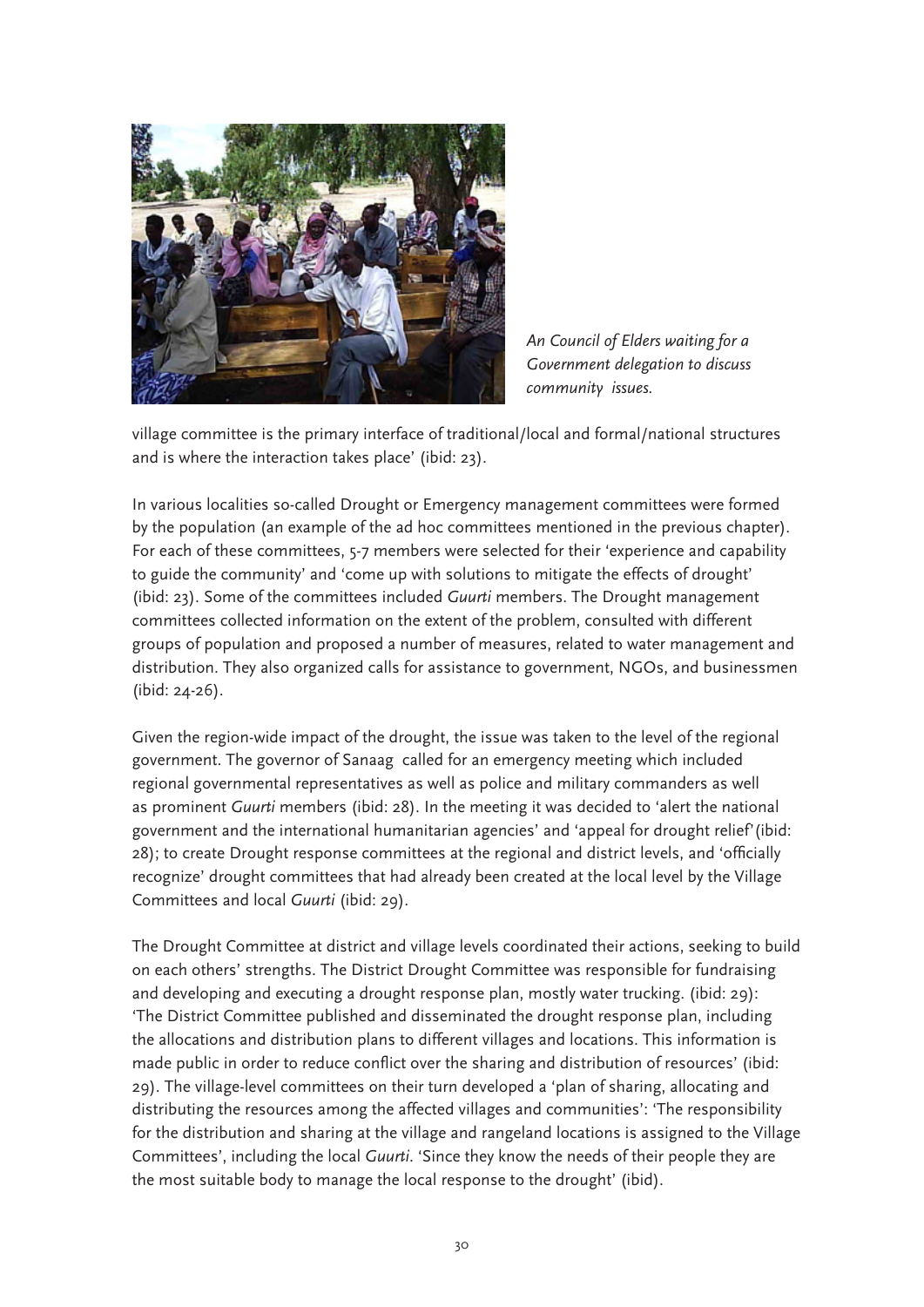The central government of Somaliland also played a role. It declared an emergency situation and 'published an international appeal for help'. The Somaliland government 'organized and delivered funds for water trucking, technical assistance and […] maintenance of water sources' (ibid: 31). The assistance amounted to about 20,000 USD (ibid: 31). In comparison, the District Drought Committee and Erigavo Municipality managed to raise 1500 USD each (29). The support mentioned did not fully cover the needs of the affected populations and additional support was given by international and national NGOs, CBOs, and through the diaspora (directly to their relatives) (ibid: 31, 35).

The drought response offers an example of complementarity between state and customary institutions at different levels and the development of new institutions and modes of working. Overall, respondents felt that 'the multi-institutional response to the drought of 2011 has been relatively effective, efficient and timely' (ibid:36). The study credits the arrangements that emerged for their 'flexibility and pragmatism'. It was seen as very positive that despite the rivalry that was frequently seen to occur between government, traditional leaders, and civil society organisations, this experience demonstrated that they were able to work together (ibid: 36). There was criticism of the fact that some politicians used the delivery of the assistance for political competition. The report suggests that the drought relief was delivered by a Ministerial Delegation 'to display to the local communities and their traditional leadership that the government is concerned and cares about them and eventually gain political support from the local population' (ibid: 31).

# **Changing institutions in water governance**

The case study in Kunduz provides an example of how the relative importance and the relations between different institutions can change. As a traditional institution loses legitimacy, people try to change it or turn to another, trusted, institution to solve their waterrelated concerns.

In Afghanistan much of the agricultural production relies on irrigation systems, such as canals, mostly shared by several communities. For the distribution of irrigation water between upstream and downstream villages and within villages people historically have relied on home-grown forms of water management. The central institution in water management has historically been the *Mirab*, which, with some regional variations, refers to an individual from the area, elected by the communities, in charge of ensuring fair water distribution between upstream and downstream villages. The *Mirab* usually receive payment for this work, through contributions of all land owning households in the area they are responsible for (Rassul 2012: 30, also Lee 2007, Roe 2008).

As a consequence of war, the *Mirab* system has lost effectiveness and legitimacy. Though it was still mentioned by respondents as central to water management, and approached by them for water-related concerns, people increasingly turn to 'local informal justice systems for resolving water related conflicts' (Rassul 2012: 32).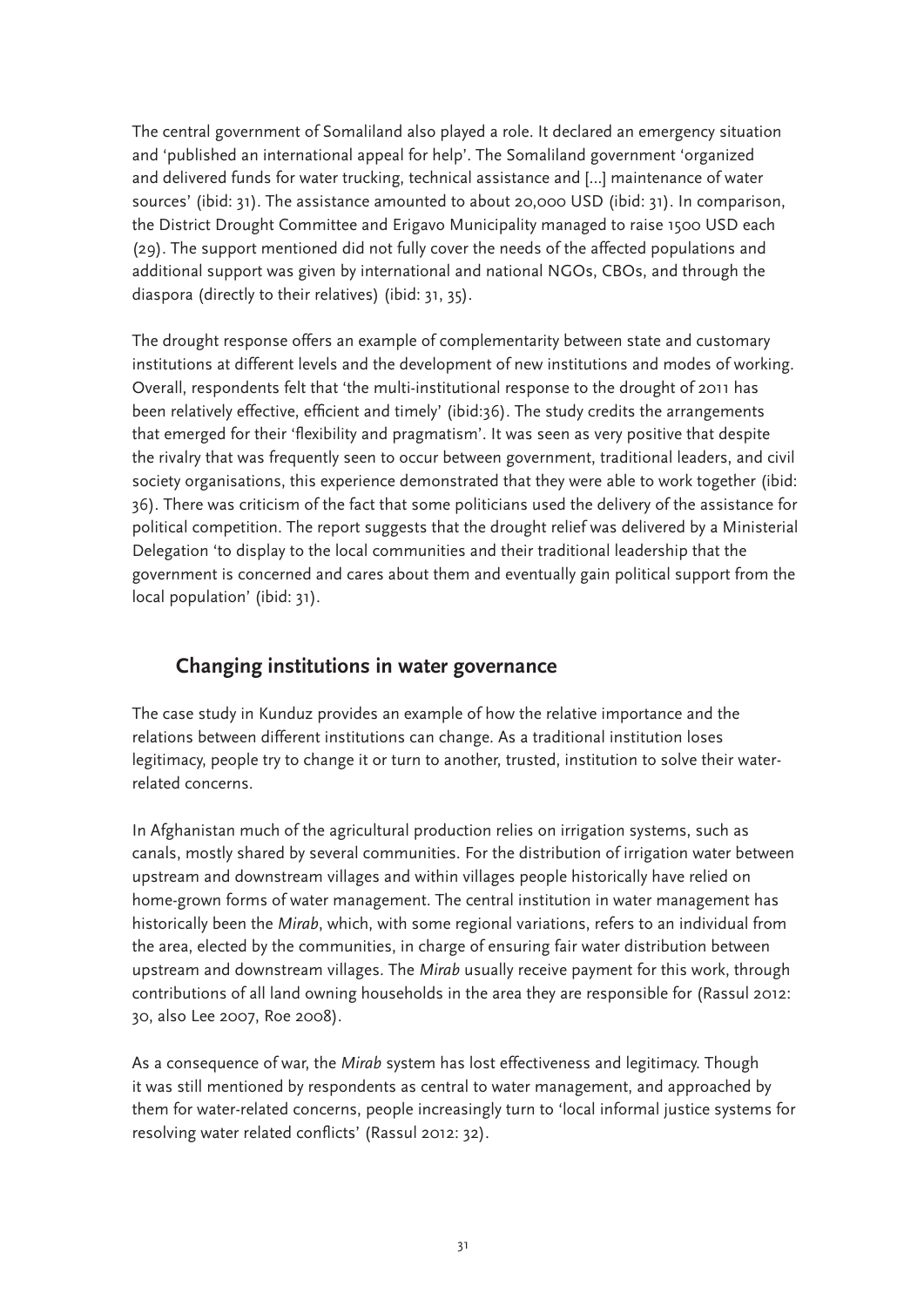Fieldwork found that the *Mirab* system is negatively affected by local divisions and the 'continued power struggles between the state, the Taliban and the local *arbakis*/warlords'. The *Arbaki* are local militia groups which override or co-opt *Mirabs*: 'In front of the *Arbaki*, the *Mirab* does not have enough power to properly enforce its decisions' and the *Arbaki* prevent the water from reaching downstream villages. As a farmer from the region stated: '*Mirab* was better than *Arbaki* at managing the water; now *Arbaki* just took over because they have weapons, [..] they are young and nobody can stand them, they just are afraid of them' (cited in Rassul 2012: 33). In some other cases, the *Arbaki* take over the *Mirab's* functions in water distribution but privileging wealthier water users who can afford to pay more.

In earlier days, during the reign of Zahir Shah, the enforcement capacity of the *Mirab* relied increasingly on government support (e.g. providing police assistance). The current weakness of the state has meant that the *Mirab* is no longer able to enforce its decisions effectively (Rassul 2012: 34). The *Mirab* system has responded by resorting to corruption ('bribes for water'), seeking alliance with powerful actors, which could be Arbaki, warlords or politicians, and relying on intimidation. (ibid)

The fieldwork in Kunduz found that in some cases, people have take action against corruption and abuse by *Mirabs*. The study recounts how in one district 'people collaborated in preventing a corrupted *Mirab* from being nominated through his powerful connections, and struggled until they could fairly elect their own *Mirab*' (Rassul 2012: 35).

The breakdown of water management institutions has given rise to 'uneven distribution of water', negatively affecting especially the downstream communities. The breakdown of the system has meant that 'there are no checks on claims to water resources'. Water-related conflicts further divisions and antagonisms at the local level and negatively affect people's livelihoods and well-being. As the field research brought out: this has motivated people to 'find alternative ways of organizing access to and resolve local conflicts over water. One such example found during the field study […] has been an increased use of informal justice institutions to manage and resolve water related issues' (Rassul 2012: 29). The informal justice system is trusted and, in the eyes of people, provides 'a viable alternative' (Rassul 2012: 36). In some cases, people turn to the informal justice system as an alternative to the *Mirab* system which they no longer trust. In other cases, 'the informal justice system is used as a means of further supporting the *Mirab* system and [to] enable it to withstand the pressure from various groups and power holders' (Rassul 2012: 36). This testifies to the capacity of local societies to adapt informal institutions in view of new circumstances.

### **Emerging threats to non-state institutions**

Both case studies emphasise how non-state institutions are dynamic and respond flexibly to changing circumstances. However, the studies also show some concern with current trends that might undermine the customary and informal institutions. A first concern relates to the social cohesion, that provides the basis to the effectiveness of non-state institutions. The *Mirab* system discussed above was found to be affected by local divisions. The Sanaag study expressed concern with a 'multiplication' of leaders as small sub-groups have elected their own traditional leaders, and the 'weakening of community values and norms' (SORADI 2011: 65).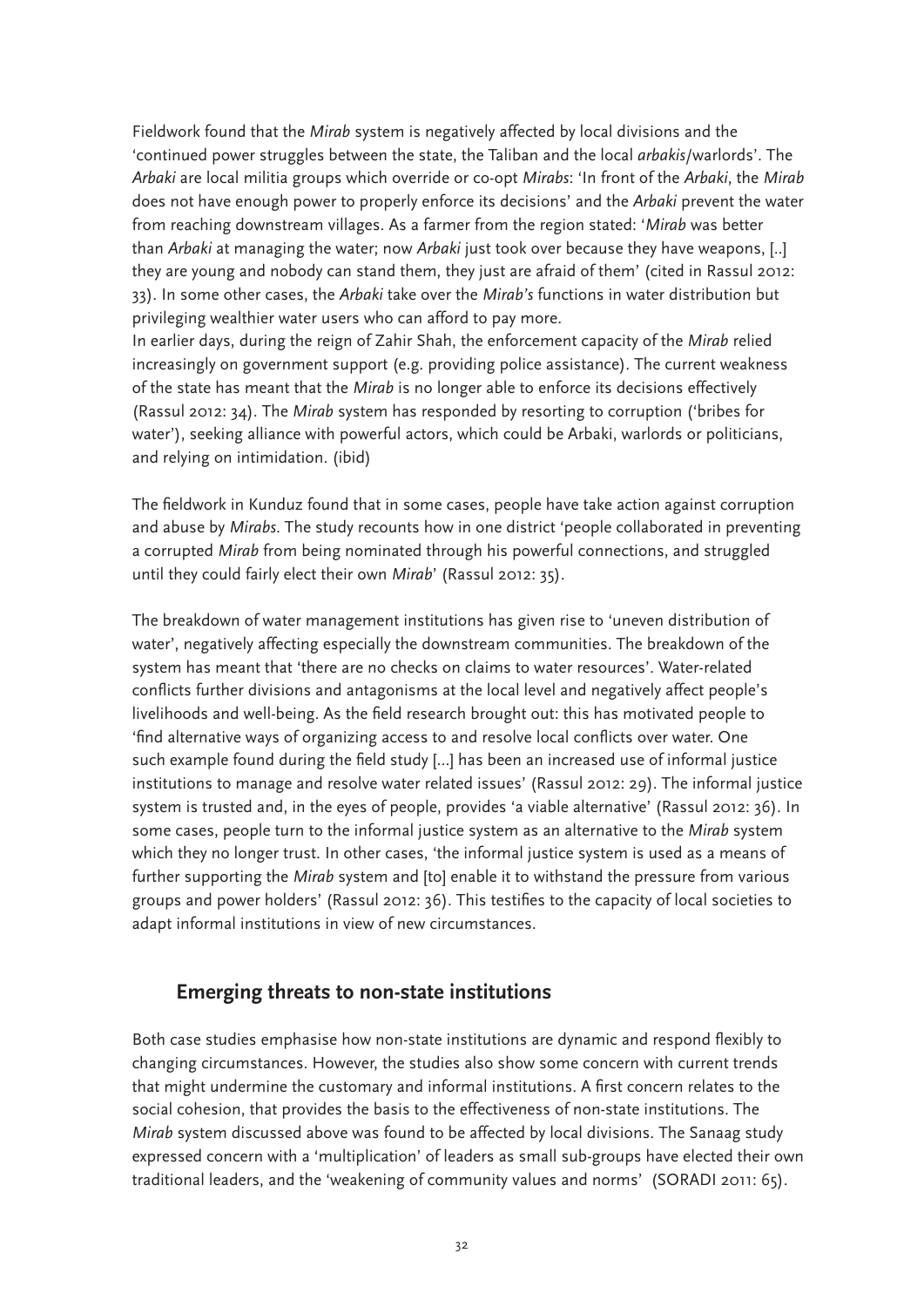A second concern is with the institutions getting 'corrupted'. The closer interaction with the state can be a risk factor in this regard. In Sanaag people were concerned about traditional leaders 'getting too closely associated with the government and its politics' (SORADI 2011: 26). Some respondents argued that 'traditional leaders were lured by the possibility of marshalling new forms of power from their close association with the State and its politics, since this means access to state resources and positions of power in the government. This is widely believed to have degraded the traditional authority system' (SORADI 2011: 26).

This resembles what happens in Kunduz, where the support by the international community might pose a similar threat. Fieldwork found informal justice institutions are starting to be affected by corruption: 'the increased engagement by the international community with *jirgas/shuras* in assistance delivery […] is bringing the financial factor into these institutions. Where traditionally the motivation for community elders and others who mediate between the parties has been merit and honour, these motivations are now in danger' (Rassul 2012: 13).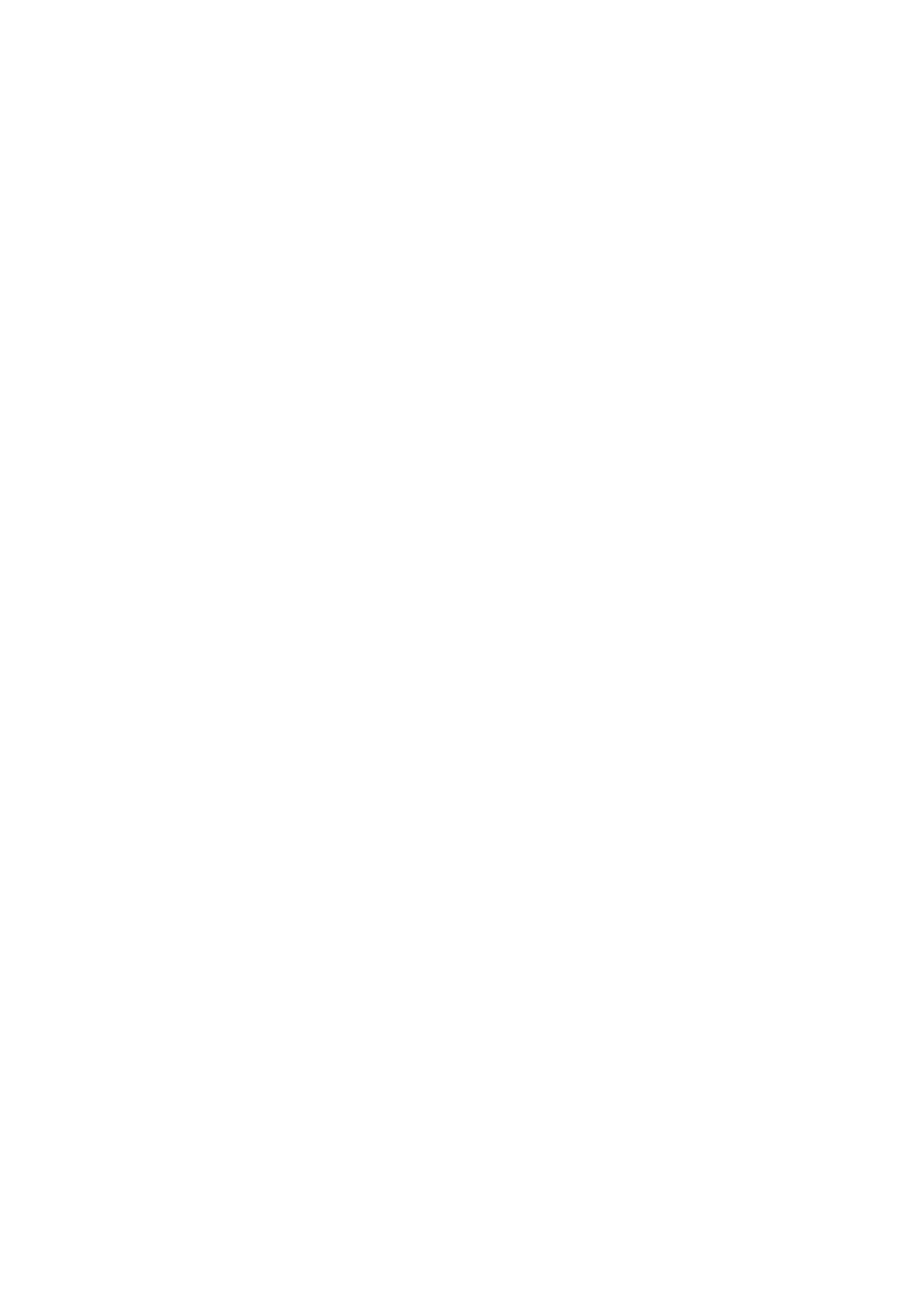# 6 **Conclusions**

The studies cited in this report, on Afghanistan (Kunduz, Takhar) and Somaliland/Puntland (Sanaag) brought out very clearly that the state had a very limited reach. The governance of everyday life in the regions studied relied to an important extent on well-developed and firmly rooted customary and informal institutions. The studies thus confirmed the fact that people rely on home-grown institutions to address their everyday human security needs related to livelihood stress, resource management and competition, conflict and violence. The type of non-state institutions that were found to be relevant primarily included customary authorities, rooted in tradition, community-level mechanisms for consultation and decision making, and emergent arrangements for addressing specific needs. With this, the findings mostly confirm the existing knowledge on customary institutions in fragile states.

Overall, the studies brought out that the home-grown institutions were viewed positively in the eyes of local populations. People perceived them as strong, effective and appropriate. This was not a given, however. The legitimacy of local level institutions derived from their performance in terms of responding to locally identified needs, familiarity, the fact that they were guided by locally accepted values (including equity), and that there were possibilities for constituencies to steer and hold leadership accountable. When specific institutions no longer meet these expectations, they may enter into decline, as was described for the *Mirab* system in the Afghanistan study. When given the opportunity, people will then look for alternatives, either by seeking to change the existing institution or by turning to an alternative institution.

In the regions studied, the state was both 'absent' and 'present'. People mostly experienced the state as 'missing'. Despite efforts at increasing state presence, the state was seen as distant and lacked the legitimacy of home-grown institutions. People had an idea of what a state would ideally provide for them, but experienced a state which in their daily lives, for all practical purposes, could not deliver. The state, however, was clearly present on people's horizons and there were multiple references to the state as an idea, as the bigger whole of which people were part. Non-state institutions were depicted as 'nested' within that bigger polity. The analysis brought out that in exceptional situations that transcend local response mechanisms, such as the severe drought discussed for Sanaag, state agencies were turned to and did engage with the problem. This was one of the most surprising findings of the study: though people's everyday lives reflected a situation of 'governance without government', they maintained an idea of the state as the ultimate fall-back option in responding to critical events.

The studies make clear that the institutional landscape in the regions studied is multiple and, to some extent, hybrid. Next to the variety of home-grown institutions and the institutions of the state, other sets of institutions were: armed opposition groups (Afghanistan) and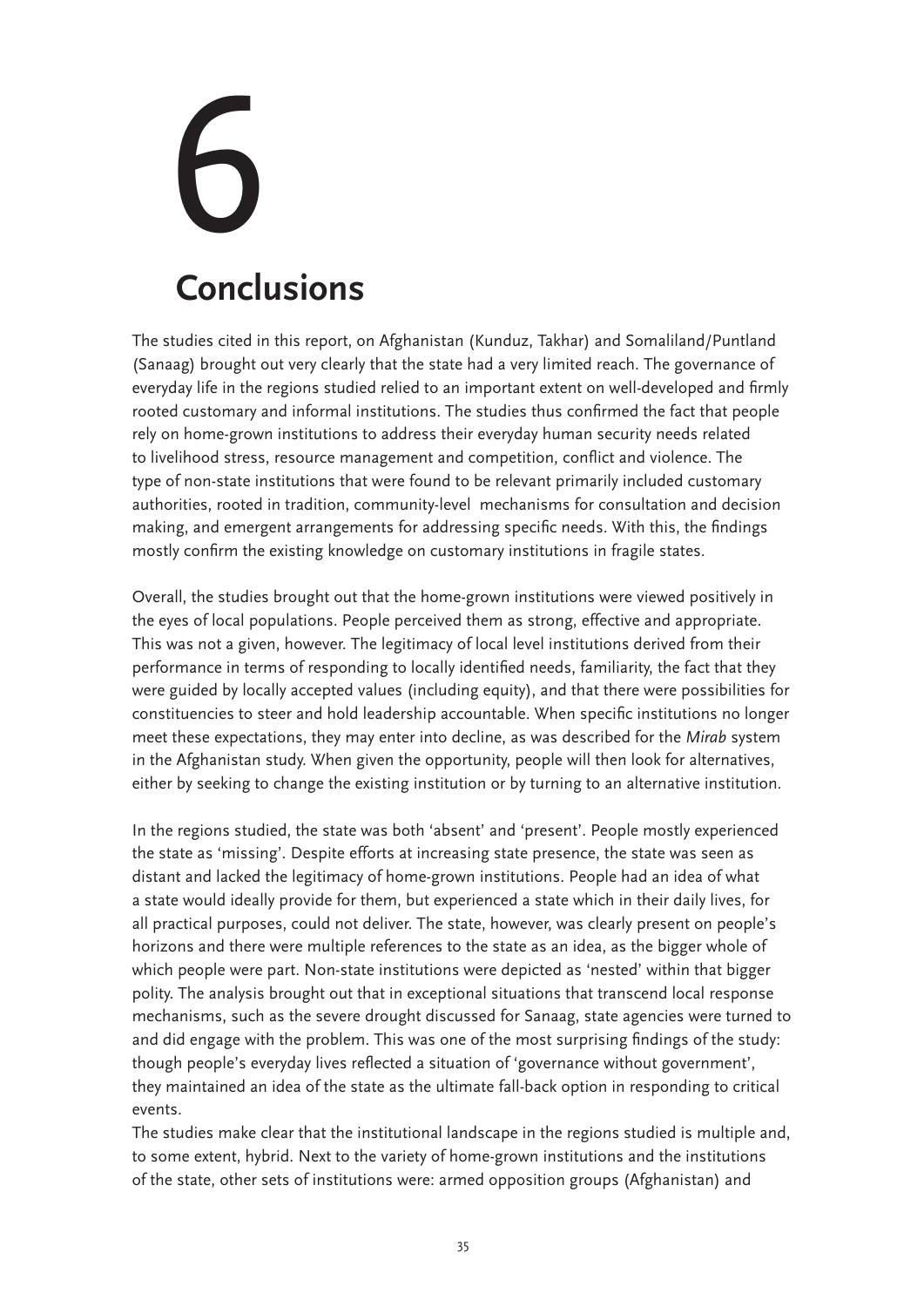civil society organisations and international NGOs (Somaliland/Puntland). The field studies shed light on what types of interactions occur in this multiple field. The interaction between customary/home-grown institutions and state institutions as brought out by the studies could best be described as one of functional complementarity or perhaps pragmatic accommodation. In response to problems such as drought or the control of crime and violence, a concerted strategy was worked out which sought to build on the respective strengths. The state was relied on, for example, for its greater capacity to enforce security, but customary authorities were needed to achieve acceptance of de-escalation measures amongst the population. In the case of the drought in Sanaag, the regional government took on a coordinating role, in conjunction with humanitarian agencies, but implementation was organised through local arrangements. In these cases of complementarity, the power of initiative rested to an important degree with the customary authorities: they were the ones to decide to approach state agencies or other actors in search of specific problems.

A general concern relating to situations of institutional multiplicity or legal pluralism is with the confusion and overlap between different justice systems, and the risk of widespread forum shopping. Though the case reports make some mention of unclarity over competencies, this is not the main concern emphasised. To what extent hybrid systems evolve in which customary and state justice systems intertwine to such a degree that they cannot be easily distinguished from each other, could not be determined on the basis of the case studies. The impression is that the situation is rather one of an intricate, and evolving, division of labour between collaborating but distinct partners.

The studies showed that within these multiple institutional fields non-state institutions change and adapt, in response to new challenges and the needs and strategies of local populations. This suggests indeed that the active pursuit of human security shapes both how institutions develop and how they relate to each other.

### **Reflections on the research approach**

The approach chosen in this research program was to follow real problems and how these were addressed by the institutions people turned to. Looking back, we have found this approach indeed fruitful to move beyond static and possibly idealised pictures of the nature of and relation between state and non-state institutions. At the same time, the initiators and academic facilitators of the program feel that the full potential of the approach has not been realised in the current studies, partly due to time constraints and because of possibly different expectations between them and the research teams who effectuated the studies. We consider that more in-depth analysis of specific cases followed in their trajectory through the institutional landscape and hence of institutions 'at work', would have increased the contribution of this research to the debates on local institutions in fragile states.

A limitation in the present study has been the lack of a diversity of viewpoints. The studies give a suggestion of a strong consensus on the importance, effectiveness and legitimacy of customary institutions, and the question is whether this consensus remains when a diversity of actors differentiated on the basis of gender, age, economic position, ethnicity or political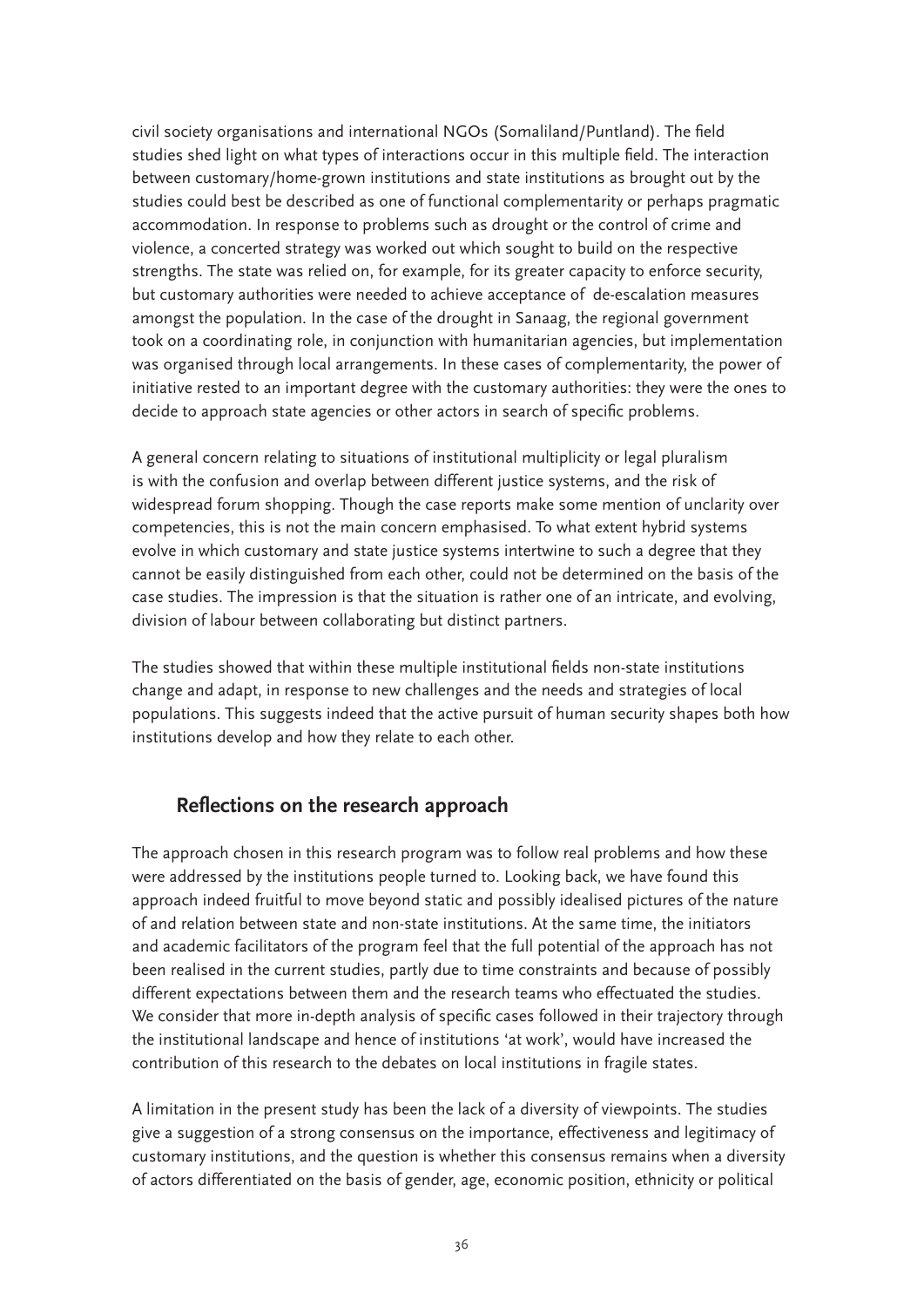affiliation is interviewed. This would allow also for understanding how differences in power or interest shape people's perception of institutions and institutional response. Following individual cases from different types of people would probably bring out a more variegated image in which it becomes clear that there are multiple answers to the questions 'Who do people turn to?' and 'how do institutions work', 'for whom' and 'when'. This would help enormously in assessing whether customary institutions also work for women, to name but one of the potentially most controversial issues.

# **Implications for intervention**<sup>9</sup>

This research program had the ambition to contribute to 'fashioning intervention strategies that appropriately support human security and state building in fragile environments' (de Regt et al, 2010: 2). Oxfam Novib is committed to building 'its interventions on existing, and therefore sustainable arrangements' (ibid: 23), an ambition that is now widely shared and often summarised under the heading of 'working with what is there' (Hilhorst et al 2010). What can we learn from the studies to inform policy?

The ambition to link with non-state institutions can be a fruitful entry point given the strength and importance of these institutions in many contexts. However, the ambition to *work* with what is there, requires carefully *looking* at what is there, both in terms of customary institutions and in terms of the role of the state. It can be problematic when international NGOs assume too soon that 'there is no government', in contexts where the state is a meaningful institution to people that complements the customary or informal in specific ways.

Following on the above: there is no need to make an 'either-or' choice between working with state or non-state institutions. The existence of multiple institutions can rather be taken as a starting point and, for a particular context, it would need to be examined what works, how, and in what constellation with other institutions. To do that, agencies may follow a similar methodology as was followed for this research: that is, to follow where people go with their problems. The role of (international) NGOs could be to support effective institutions or arrangements, irrespective of their form or origin, as well as specific institutional trajectories and multi-institutional responses. This is in line with many agencies' original intent to reduce people's vulnerabilities and insecurity, and to seek and strengthen those institutions and arrangements that contribute to that.

Rights-based NGOs like Oxfam Novib can approach customary or other non-state institutions as 'duty-bearers' in the absence of a well-functioning state. This means these institutions can be engaged in dialogue on their duties towards their constituencies. A key challenge is to avoid undermining effective local institutions by supporting them financially or through molding them too strictly to non-local criteria. Providing external resources to locally legitimate institutions may compromise their local accountability and lead to tensions, as was shown in the case of the *Mirab* in Afghanistan. Rather, the way forward would seem to be in a double strategy of engaging with duty bearers (whether

This section benefitted highly from the input of Anne Pieter van Dijk and Wim de Regt.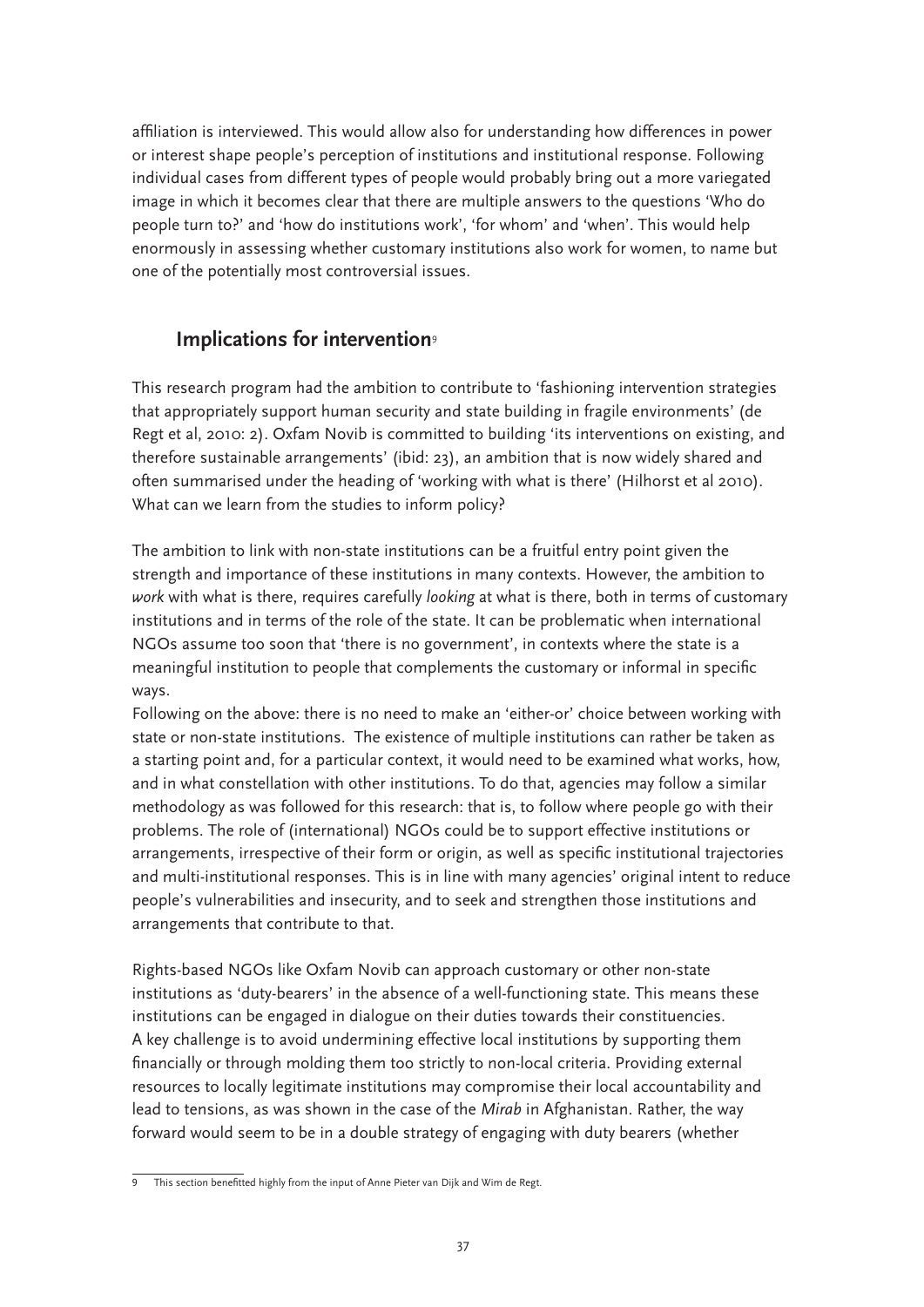customary, state, or otherwise) on their ideas and understandings of public responsibility and service, and with local populations in their claim-making towards these authorities. The strong sense that customary authorities are mandated from below, as encountered in the studies, creates room for dialogue on accountability and responsiveness.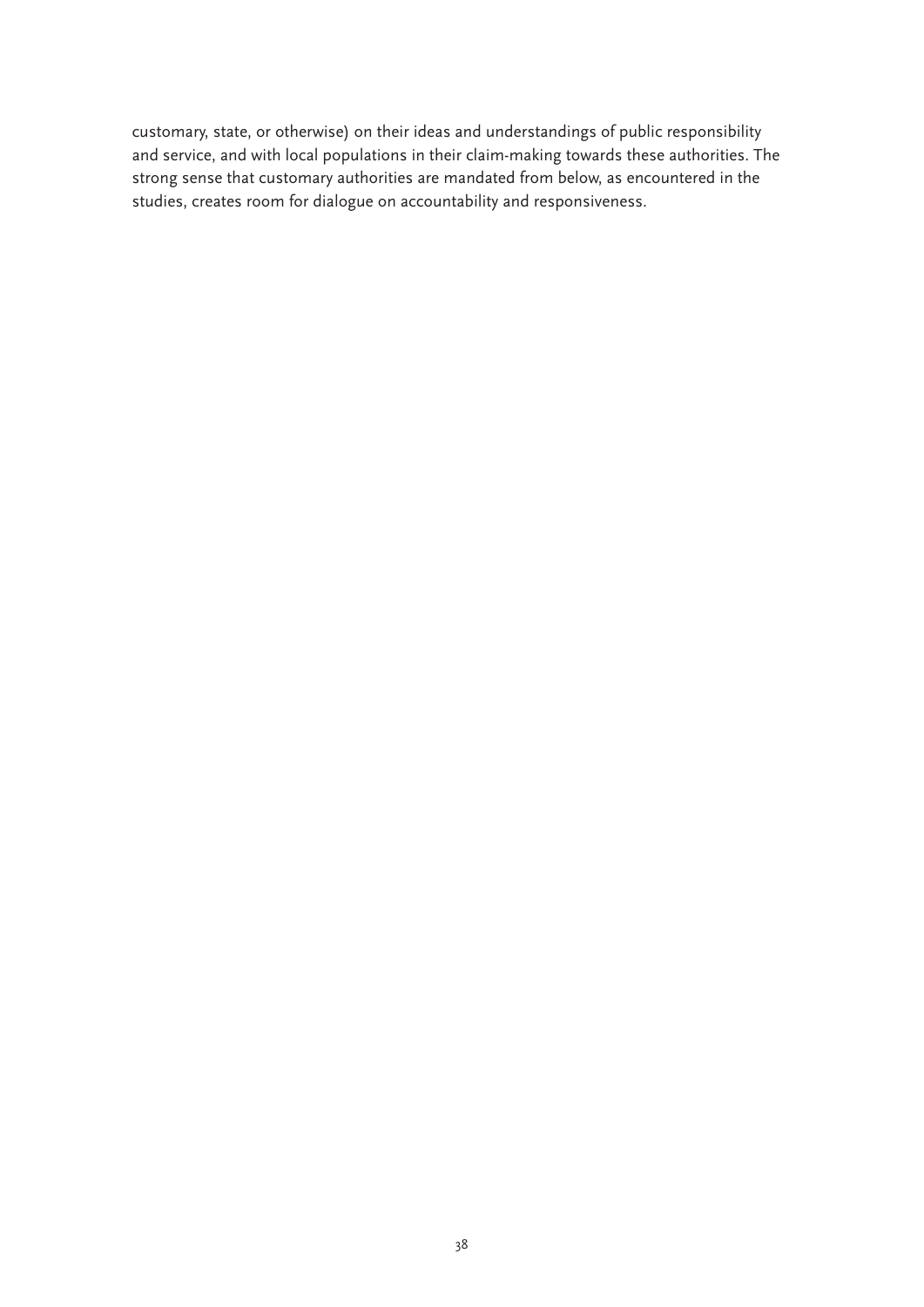# **References**

- Abrams, Ph. (1988 {1977}). Notes on the difficulty of studying the state. In: *Journal of Historical Sociology* 1 (1): 58-89.
- Baker, B. (2005). Who do people turn to for policing in Sierra Leone?. In: *Journal of Contemporary African Studies* 23 (3): 371-390.
- Boege, V., A. Brown and K. Clements (2009). Hybrid political orders, not fragile states. In: *Peace Review* 21(1): 13-21.
- Christoplos, I. and D. Hilhorst (2009). Human security and capacity in fragile states; A scoping paper. *Disaster Studies Occasional Paper #1.*
- CPAU (2010). *Approach paper: Oxfam Novib and IS Academy.* August 2010.
- De Regt, W., F. van Overbeek, S. Koulen, and G. Andriessen (2010). *Non-state governance structures providing human security in fragile states: review of current knowledge and research gaps.* Internal report. Oxfam Novib/Wageningen University.
- Di John, J. (2008). *Conceptualising the causes and consequences of failed states: a critical review of the literature.* Working paper #25, London: Crisis States Research Centre
- Hilhorst, D., I. Christoplos and G. van der Haar (2010). Reconstruction 'From Below': a new magic bullet or shooting from the hip? In: *Third World Quarterly*, 31 (7): 1107-1124.
- Ferguson, J. and A. Gupta (2002). Spatialising states: Toward an ethnography of neoliberal governmentality. In: *American Ethnologist* 29 (4): 981-1002.
- Menkhaus, K. (2006). Governance without government in Somalia: spoilers, state-building and the politics of coping. In: *International Security* 31(3): 74-106
- Oxfam Novib (2010a). *Research proposal 'Governance without government': Local, non-state governance structures providing human security in fragile states.* April 2010.
- Oxfam Novib (2010b). *'Local institutions: people shaping human security', main agreements.* Internal document. November 2010.
- Rassul (2012). *Local institutions: people shaping their human security: A case study from Afghanistan*. report to Oxfam Novib.
- RBC (2010). *Grounding Human Security in Post-Conflict Weak States: Case of Non-state Actors and Institutions in South Sudan*. May 2010.

SORADI (2010). *Approach paper: 'Governance without government': Local, non-state governance structures providing human security in Sanaag Region Somaliland/Puntland*, August 2010.

SORADI (2011). *'Governance without government': Local, non-state governance structures providing human security in Sanaag region*. Research report for Oxfam Novib. December 2011.

UNDP (1994) *Human Development Report 1994: New Dimensions of Human Security* Technical Report. New York: UNDP.

Van der Haar, G. (2001). *Gaining Ground: Land Reform and the Constitution of Community in the Tojolabal Highlands of Chiapas, Mexico*. Amsterdam: Rozenberg Publishers. Thela Latin

- Van der Haar, G. (2012). State formation in dispute: local government as an arena in Chiapas, Mexico. In: Dijkema, Gatelier, Samson & Tercinet (eds), *Rethinking the foundations of the state, an analysis of post-crisis situations*. Brussels: Bruylant.
- Van der Haar, G. and M. Heijke (2013). Conflict, governance and institutional multiplicity: Parallel governance in Kosovo and Chiapas, Mexico. In: Hilhorst (ed), *Disaster, Conflict and Society in Crises: Everyday politics of crisis response.* London: Taylor & Francis.